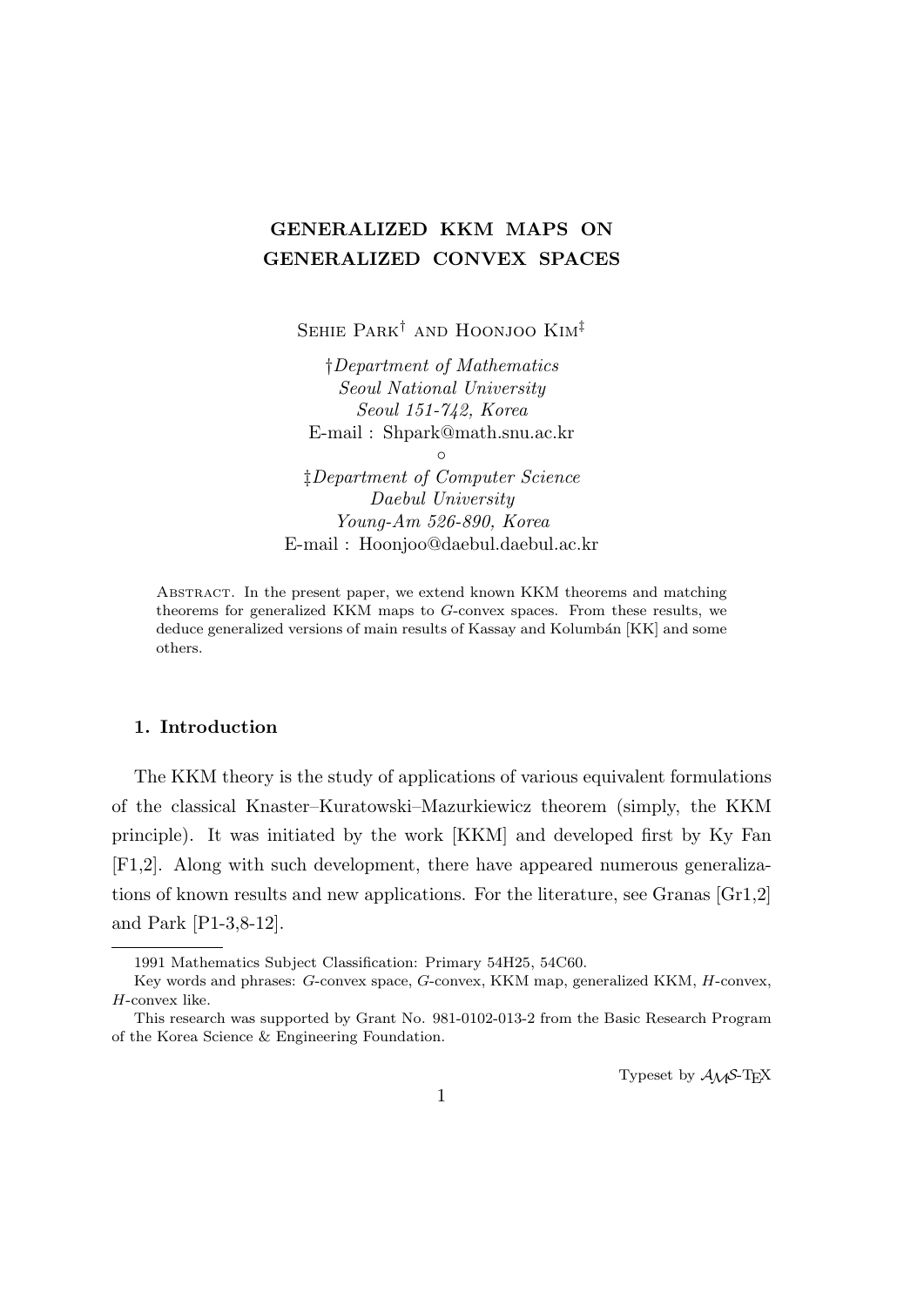At the beginning, the theory was mainly concerned with convex subsets of topological vector spaces. Later, it has been extended to convex spaces by Lassonde [L1], and to spaces having certain families of contractible subsets (simply, *C*-spaces or *H*-spaces) by Horvath [H1,2]. This line of generalizations of earlier works is followed by Bardaro and Ceppitelli [BC1-3], Ding and Tan [DT], Ding, Kim, and Tan [DKT1,2], Tarafdar [T], Park [P4-6], Park and Kim [PK1], and others.

More recently, generalized notions of KKM maps were introduced by Kassay and Kolumbán [KK] and Chang and Zhang [CZ] for convex spaces, and by Chang and Ma [CM] and Kim [K] for *H*-spaces. On the other hand, in [PK2-6], the authors introduced generalized convex (simply, *G*-convex) spaces and basic properties of KKM maps for such spaces, which seem to be more adequate for various purposes. Actually, our new concept of *G*-convex spaces is a common generalization of the usual convexity in a topological vector space and many of abstract convexities which have been developed in connection mainly with the fixed point theory and the KKM theory.

In the present paper, we extend known KKM theorems and matching theorems to *G*-convex spaces for generalized KKM maps. From these results, we deduce generalized versions of main results of Kassay and Kolumbán [KK] and some others.

# **2. Preliminaries**

A *multimap* (or *map*)  $F: X \to Y$  is a function from a set X into the power set  $2^Y$  of *Y*; that is, a function with the *values*  $Fx \subset Y$  for  $x \in X$  and the *fibers*  $F^-y = \{x \in X : y \in Fx\}$  for  $y \in Y$ . For  $A \subset X$ , let  $F(A) = \bigcup \{Fx : x \in A\}$ .

For any  $B \subset Y$ , the *lower inverse* and *upper inverse* of *B* under *F* are defined by

$$
F^{-}(B) = \{ x \in X : Fx \cap B \neq \emptyset \} \text{ and } F^{+}(B) = \{ x \in X : Fx \subset B \},
$$

respectively.

For a set *D*, let  $\langle D \rangle$  denote the set of nonempty finite subsets of *D*.

Let  $\Delta_n$  be the standard *n*-simplex with vertices  $v_0, v_1, \dots, v_n$ .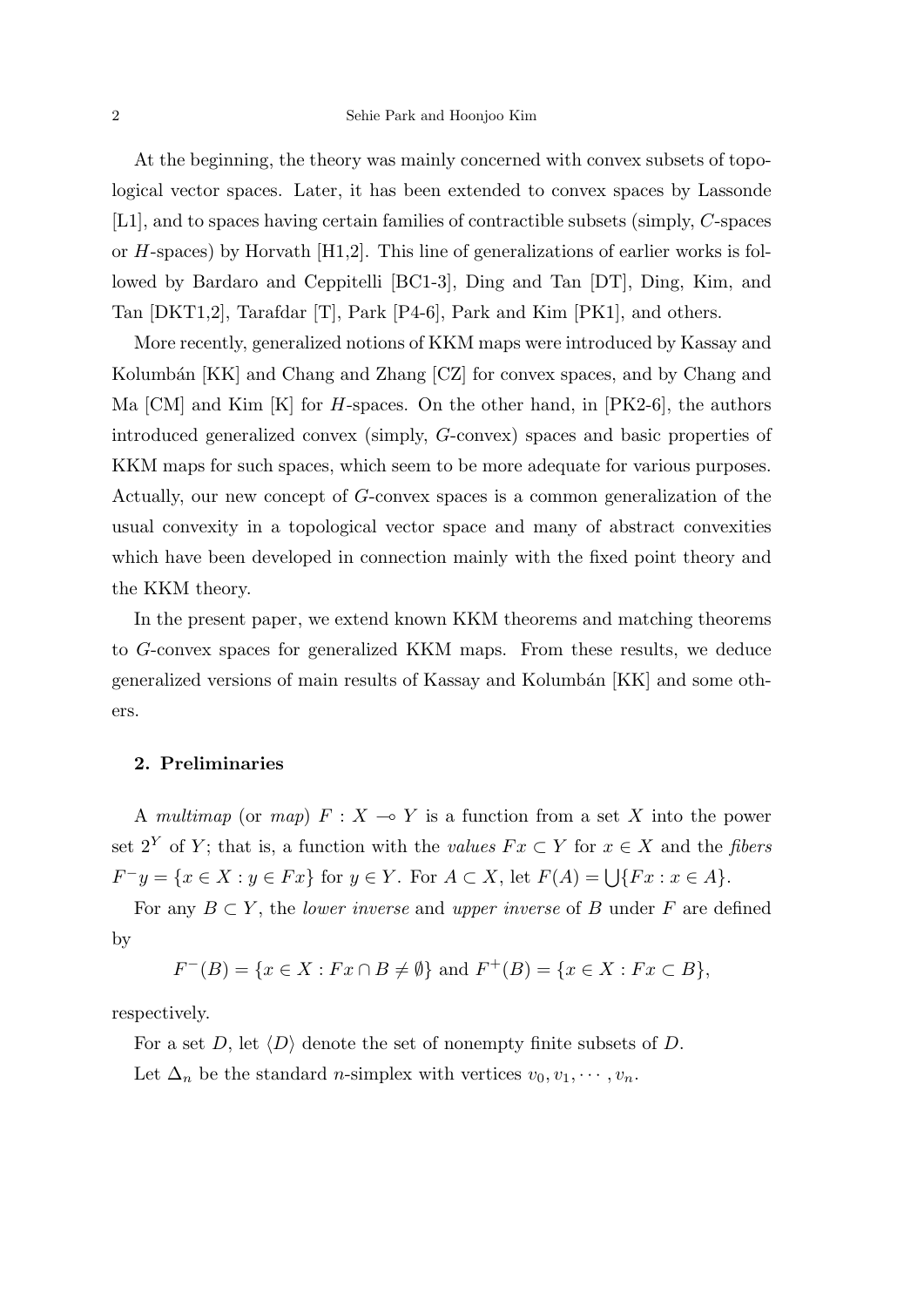The following is well-known; see [KKM,P11,12]:

**The KKM Principle.** Let *D* be the set of vertices of  $\Delta_n$  and  $F: D \to \Delta_n$ *be a map with closed* [*resp. open*] *values such that*

$$
co N \subset F(N) \quad for each N \in \langle D \rangle.
$$

*Then*  $\bigcap_{z \in D} Fz \neq \emptyset$ *.* 

It is well-known that the closed and the open versions of the KKM principle are equivalent; see [L2].

Let *X* be a set (in a vector space) and *D* a nonempty subset of *X*. Then  $(X, D)$ is called a *convex space* [P3] if convex hulls of any  $N \in \langle D \rangle$  is contained in X and *X* has a topology that induces the Euclidean topology on such convex hulls. A subset *A* of *X* is said to be *convex* if, for any  $N \in \langle D \rangle$ ,  $N \subset A$  implies co  $N \subset A$ , where co denotes the convex hull in the usual sense. If  $X = D$ , then  $X = (X, X)$ reduces to a convex space in the sense of Lassonde  $[L1]$ . For a convex space  $(X, D)$ , a map  $G: D \to X$  is called a *KKM map* if  $\text{co } N \subset G(N)$  for each  $N \in \langle D \rangle$ .

A triple (*X, D*; *F*) is called an *H*-*space* [P4,5] if *X* is a topological space, *D* a nonempty subset of *X*, and  $F = {F(A)}$  a family of contractible subsets of *X* indexed by  $A \in \langle D \rangle$  such that  $F(A) \subset F(B)$  whenever  $A \subset B \in \langle D \rangle$ . If  $X = D$ , we denote  $(X; F)$  instead of  $(X, X; F)$  which is called an *H*-space in [BC1-3] and a *C*-space in [H2]. For an  $(X, D; F)$  a subset *C* of *X* is said to be *H*-*convex* if for each  $A \in \langle D \rangle$ ,  $A \subset C$  implies  $F(A) \subset C$ . A map  $G : D \to X$  is said to be *H*-*KKM* if  $F(A) \subset G(A)$  for each  $A \in \langle D \rangle$ .

For a set *A*, let |*A*| denote the cardinality of *A*. Let  $\mathbb{C}(U, V)$  denote the class of all continuous maps from a topological space *U* to another *V* .

A *generalized convex space* or a *G*-*convex space* (*X, D*; Γ) [P12] consists of a topological space X and a nonempty set D such that for each  $N \in \langle D \rangle$  with  $|N| = n + 1$ , there exist a subset  $\Gamma(N)$  of *X* and a  $\phi_N \in \mathbb{C}(\Delta_n, \Gamma(N))$  such that  $J \subset N$  implies  $\phi_N(\Delta_J) \subset \Gamma(J)$ . Note that  $\phi_N|_{\Delta_J}$  can be regarded as  $\phi_J$ .

Here  $\Delta_J$  denotes the face of  $\Delta_n$  corresponding to  $J \in \langle N \rangle$ ; that is, if  $N =$  $\{a_0, a_1, \dots, a_n\}$  and  $J = \{a_{i_0}, a_{i_1}, \dots, a_{i_k}\} \subset N$ , then  $\Delta_J := \text{co}\{v_{i_0}, v_{i_1}, \dots, v_{i_k}\}.$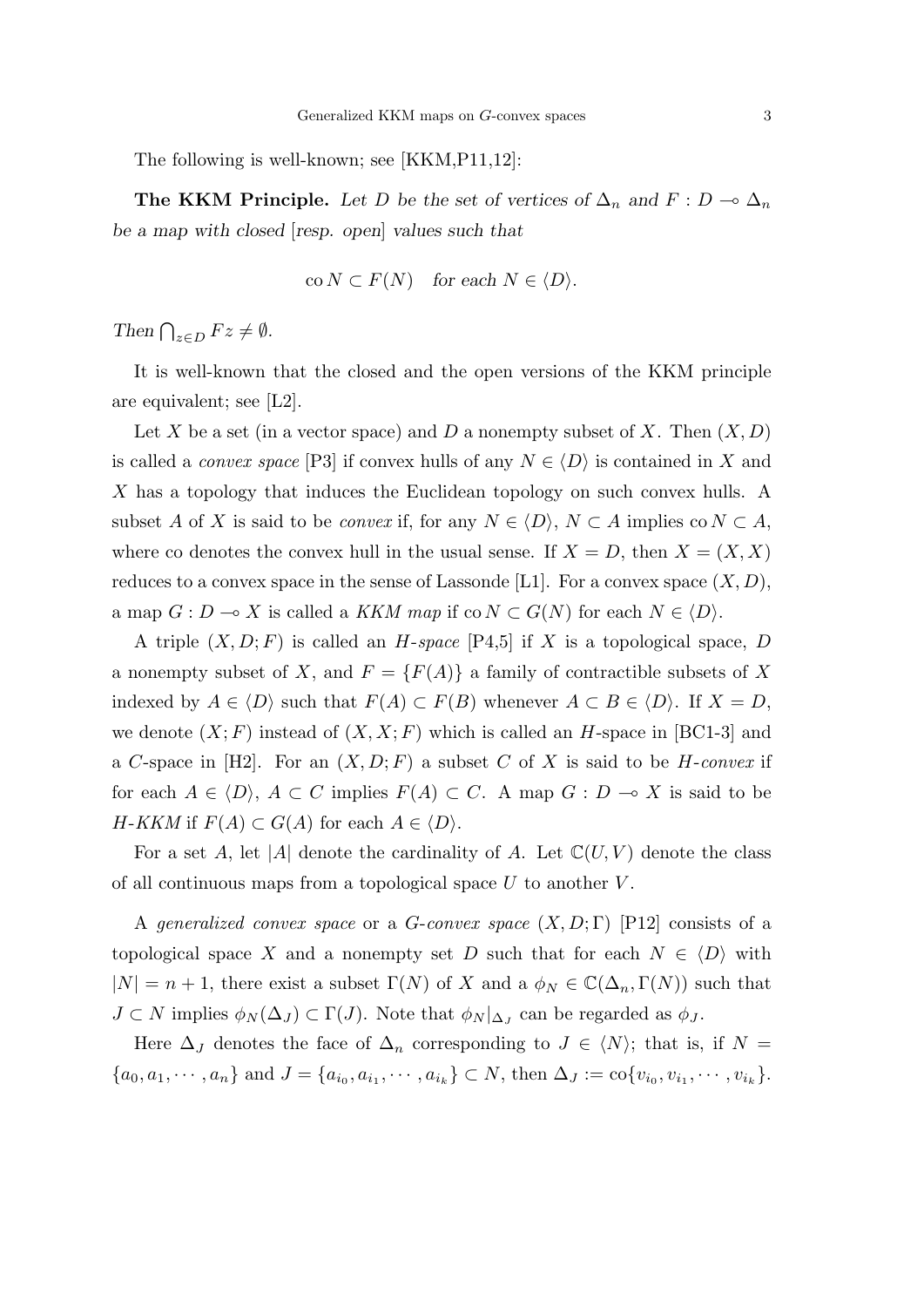We may write  $\Gamma(N) = \Gamma_N$  for each  $N \in \langle D \rangle$ . Note that  $\Gamma_N$  does not need to contain *N* for  $N \in \langle D \rangle$ . In case  $X \supset D$ , then  $(X, D; \Gamma)$  will be denoted by  $(X \supset D; \Gamma)$ . For an  $(X \supset D; \Gamma)$ , a subset *C* of *X* is said to be  $\Gamma$ -*convex* if for each  $N \in \langle D \rangle$ ,  $N \subset C$  implies  $\Gamma_N \subset C$ . If  $D = X$ , then  $(X, D; \Gamma)$  will be denoted by  $(X; \Gamma)$ .

It is immediate that convex spaces and *H*-spaces are particular examples of *G*-convex spaces. For other example, see [P9-12], [PK2-6].

For a *G*-convex space  $(X, D; \Gamma)$ , a map  $F: D \to X$  is called a *KKM map* if

$$
\Gamma_N \subset F(N) \quad \text{for each} \quad N \in \langle D \rangle.
$$

From the KKM principle, the first author [P12] deduced the following KKM theorem for *G*-convex spaces:

**Theorem 1.** *Let*  $(X, D; \Gamma)$  *be a G*-convex space and  $F: D \to X$  *a map such that*

- (1*.*1) *F has closed* [*resp. open*] *values; and*
- (1*.*2) *F is a KKM map.*

*Then*  ${Fz}_{z \in D}$  *has the finite intersection property.* 

As the KKM principle, it is immediate that the closed and the open versions of the KKM Theorem 1 are mutually equivalent.

From Theorem 1, we obtain the following generalization of the KKM–Fan type theorem [F1]:

**Corollary.** *Under the hypothesis of Theorem 1, if*

 $(1.3)$   $\bigcap_{z \in M} \overline{Fz}$  is compact for some  $M \in \langle D \rangle$ , *then we have*

$$
\bigcap_{z\in M}\overline{Fz}\neq\emptyset.
$$

There are lots of more general "compactness" or "coercivity" conditions than  $(1.3)$ ; see [P1-4], [PK1-6].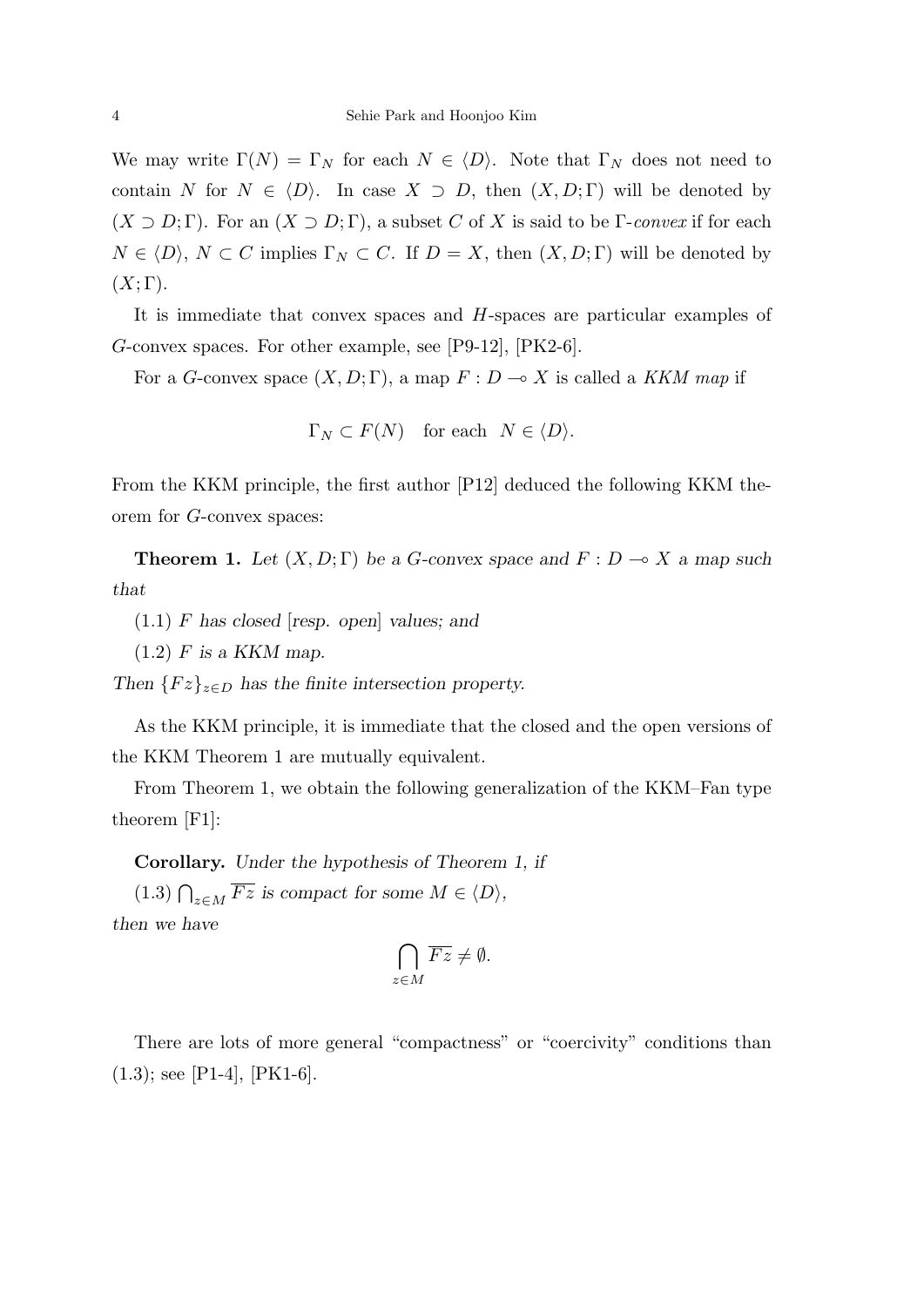### **3. Generalized KKM maps and generalized KKM theorems**

Motivated by recent works on generalized KKM maps, we define as follows:

Let *I* be an index set, which always assumed to be nonempty, and  $(X, D; \Gamma)$  a *G*-convex space. A map  $F: I \to X$  is called a *generalized KKM map* if for each  $J \in \langle I \rangle$ , there exists a function  $\sigma : J \to D$  such that for any  $M \in \langle J \rangle$ , we have  $\Gamma_{\sigma(M)} \subset F(M)$ . The functional value of *F* is denoted by  $F_i$  or  $F(i)$  for  $i \in I$ .

We give some examples:

(1) Kassay and Kolumbán  $[KK]$  and Chang and Zhang  $[CZ]$ : Let X be a convex subset of a Hausdorff topological vector space and  ${F_i}_{i \in I}$  a family of (closed) subsets of *X*. Suppose that, for each  $J \in \langle I \rangle$ , there exists a set  $\{x_j\}_{j \in J} \subset X$  such that  $\text{co}\{x_j\}_{j\in M} \subset \bigcup_{j\in M} F_j$  for each  $M \in \langle J \rangle$ . Then  $F: I \to X$  is generalized KKM.

(2) Chang and Ma [CM] and Kim [K]: Let  $(X;\Gamma)$  be an *H*-space and *F* : *I*  $\rightarrow$  *X* be a map. Suppose that, for each  $J = \{i_1, \dots, i_n\} \in \langle I \rangle$ , there is a  $\tilde{J} = \{x_1, \dots, x_n\} \in \langle X \rangle$  such that  $\{x_{j_1}, \dots, x_{j_k}\} \in \langle \tilde{J} \rangle$  implies  $\Gamma_{\{x_{j_1}, \dots, x_{j_k}\}} \subset$  $\bigcup_{l=1}^{k} F_{i_{j_l}}$ . Define  $\sigma: J \to X$  by  $\sigma(i_j) = x_j$  for  $j = 1, \dots, n$ , then *F* is generalized KKM for the case  $X = D$ .

(3) For a *G*-convex space  $(X, D; \Gamma)$ , a KKM map  $F: D \to X$  is a generalized KKM map where  $\sigma$  is the inclusion.

In this section, we extend the known KKM theorems for convex spaces or *G*convex spaces for generalized KKM maps.

We begin with the following basic result:

**Theorem 2.** Let  $(X, D; \Gamma)$  be a *G*-convex space, *I* a nonempty set, and *F* :  $I \rightarrow X$  *a map with closed* [resp. open] *values.* 

(I) *If F is a generalized KKM map, then the family of its values has the finite intersection property.*

(II) The converse holds whenever  $X = D$  and  $\Gamma_{\{x\}} = \{x\}$  for all  $x \in X$ .

**Proof.** (I) For each  $N \in \langle I \rangle$ , there exists a function  $\sigma : N \to D$  such that  $M \in \langle N \rangle$  implies  $\Gamma_{\sigma(M)} \subset F(M)$ . Let  $|\sigma(N)| = n + 1$ . Then there exists a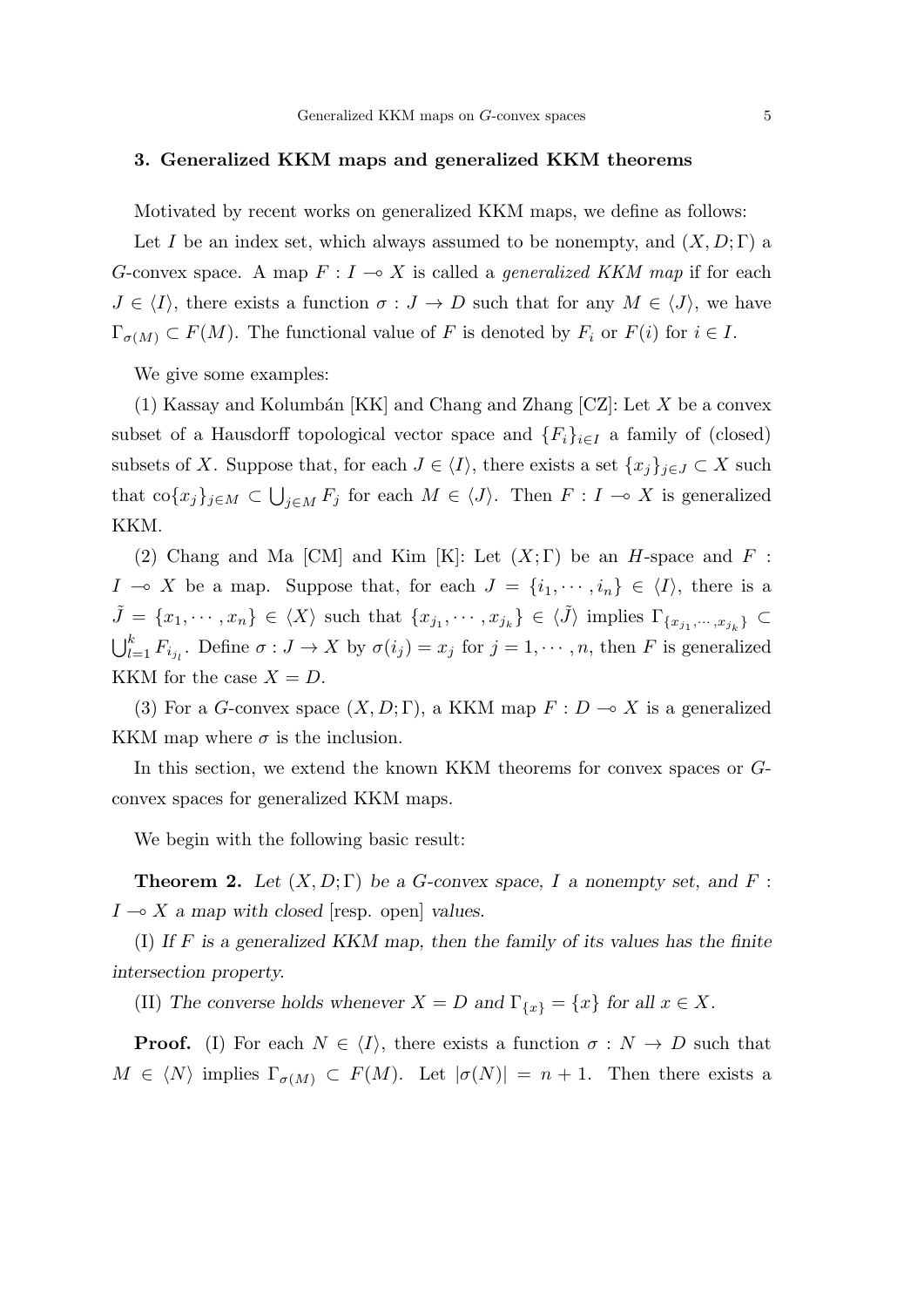continuous function  $\phi_N$ :  $\Delta_n \to \Gamma_{\sigma(N)}$  such that  $\phi_N(\Delta_M) \subset \Gamma_{\sigma(M)}$  for each  $M \in \langle N \rangle$ , where  $\Delta_M$  is the face of  $\Delta_n$  corresponding to  $\sigma(M) \subset \sigma(N)$ . Since  $\Gamma_{\sigma(M)} \subset F(M) \cap \Gamma_{\sigma(N)}$ , we have

$$
\Delta_M \subset \phi_N^{-1}(\Gamma_{\sigma(M)}) \subset \bigcup \{ \phi_N^{-1}(F(i) \cap \Gamma_{\sigma(N)}) : i \in M \}
$$

for each  $M \in \langle N \rangle$ . Note that  $F(i) \cap \Gamma_{\sigma(N)}$  is closed [resp. open] in  $\Gamma_{\sigma(N)}$  and hence  $\phi_N^{-1}(F(i) \cap \Gamma_{\sigma(N)})$  is closed [resp. open] in  $\Delta_n$ . Moreover,  $i \mapsto \phi_N^{-1}(F(i) \cap \Gamma_{\sigma(N)})$ defines a KKM map  $F' : N \to \Delta_n$  on the *G*-convex space  $(\Delta_n, N, \Gamma')$ , where  $\Gamma'_M := \Delta_M$  for each  $M \in \langle N \rangle$ . Hence, by Theorem 1, we have

$$
\bigcap_{i\in N} F'(i) = \bigcap_{i\in N} \phi_N^{-1}(F(i) \cap \Gamma_{\sigma(N)}) \neq \emptyset.
$$

This readily implies

$$
\Gamma_{\sigma(N)} \cap \bigcap_{i \in N} F(i) \neq \emptyset.
$$

Therefore,  ${F(i)}_{i \in I}$  has the finite intersection property.

(II) Suppose that  $X = D$  and  $\Gamma_{\{x\}} = \{x\}$  for all  $x \in X$ . For any  $N \in \langle I \rangle$ , by assumption, we have an  $x^* \in \bigcap_{z \in N} F(z) \neq \emptyset$ . Define a function  $\sigma : N \to D = X$ by  $\sigma(z) = x^*$  for all  $z \in N$ . Then for any nonempty subset *M* of *N*, we have

$$
\Gamma_{\sigma(M)} = \Gamma_{\{x^*\}} = \{x^*\} \subset \bigcap_{z \in N} F(z) \subset F(M).
$$

Therefore, *F* is a generalized KKM map.

**Remarks.** (1) Note that Theorem 2(I) extends Theorem 1.

(2) For convex spaces, Theorem 2(I) includes Chang and Zhang [CZ, Theorem 3.1], and for a KKM map *F*, Theorem 2(I) generalizes Knaster, Kuratowski, and Mazurkiewicz [KKM], Dugundji and Granas [DG, Theorem 1.2], Lassonde [L2, Theorem 1], W.K.Kim [Ki, Theorems 1 and 2], and [P7, Theorem 6].

(3) For *H*-spaces (*X*; Γ), Theorem 2(I) extends Chang and Ma [CM, Theorem 1], and H. Kim [K, Theorem 2]. For *H*-spaces (*X, D*; Γ) and an *H*-KKM map *F*, Theorem 2(I) generalizes Park [P4, Theorems 13 and 14].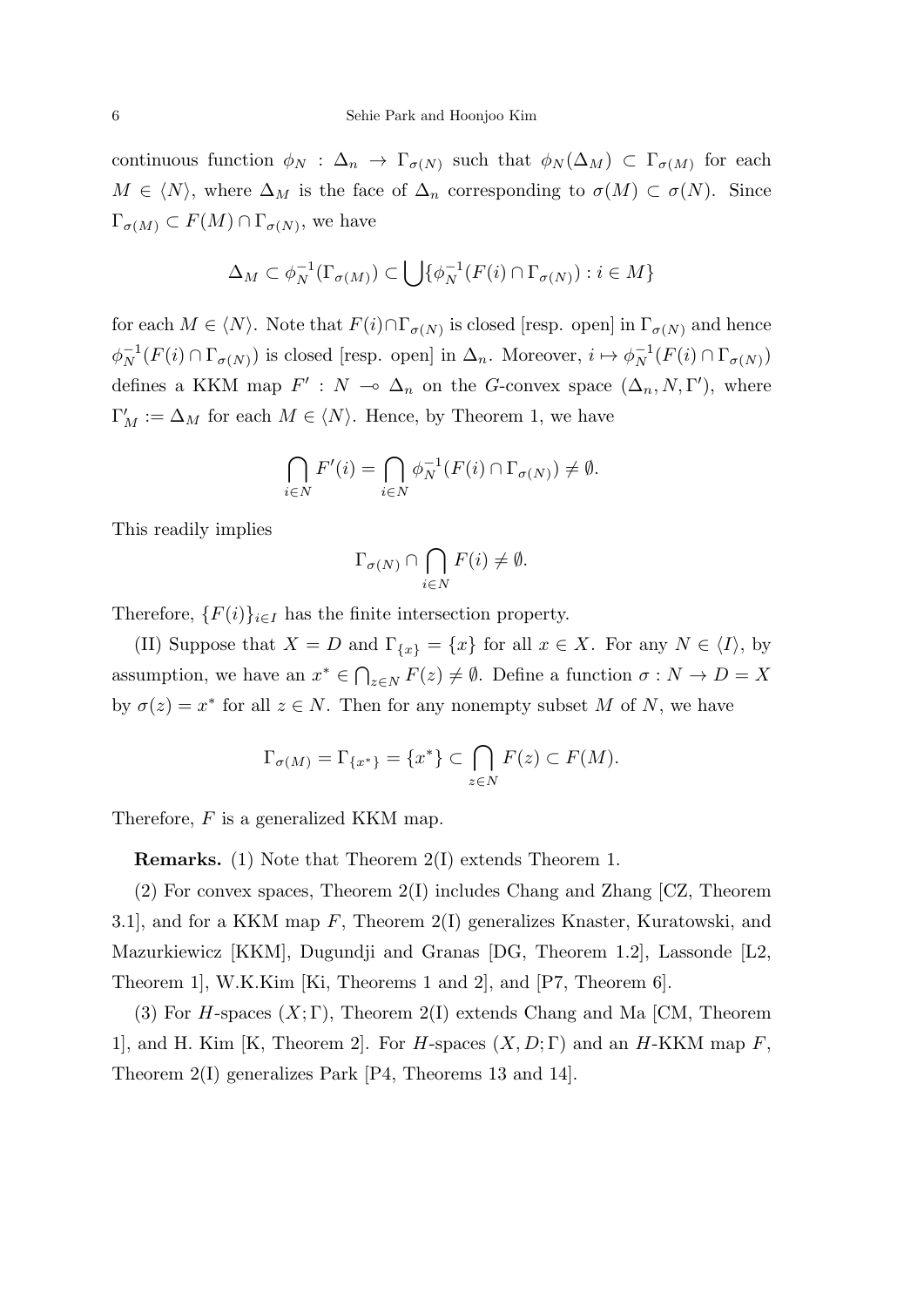(4) In recent works of Yuan et al. [KSY, LCY, Y1, Y2], particular forms of Theorem 2 were given with rather lengthy proofs. Moreover, it is trivial that the closed and the open versions of Theorem 2 are equivalent. Particular cases of this fact were also discussed in the above mentioned works.

From Theorem  $2(I)$ , we obtain the following three KKM type theorems for generalized KKM maps with closed values:

**Theorem 3.** Let *I* be a set,  $(X, D; \Gamma)$  a *G*-convex space, and  $F: I \to X$  a *generalized KKM map with closed values. Suppose that there exists a nonempty compact subset K of X such that either*

- (i)  $\bigcap_{i \in J} F_i \subset K$  *for some J* ∈  $\langle I \rangle$ *; or*
- (ii) *if*  $X \supset D$  *and, for each*  $J \in \langle I \rangle$  *and each function*  $\sigma : J \to D$ *, there exists a compact* Γ*-convex subset*  $L_N$  *of X containig*  $N = \sigma(J)$  *such that*  $L_N \cap \bigcap_{i \in J} F_i \subset K$ .

*Then*  $K \cap \bigcap_{i \in I} F_i \neq \emptyset$ .

**Proof.** Case (i). Note that  ${F_i}_{i \in I}$  has the finite intersection property by Theorem 2(I). Since  $\bigcap_{i \in J} F_i$  is compact, the conclusion easily follows.

Note that, from Case (i), if  $X = K$  itself compact, then the conclusion holds without assuming (i) or (ii). From this fact, we can prove Case (ii) as follows:

Case (ii). Suppose that  $K \cap \bigcap_{i \in I} G_i = \emptyset$ ; that is,  $K \subset \bigcup_{i \in I} (X \setminus F_i)$ . Since each *X*  $\setminus$  *F*<sub>*i*</sub> is open and *K* is compact, there exists a *J*  $\in \langle I \rangle$  such that  $K \subset \bigcup_{i \in J} (X \setminus F_i)$ . Since  $F: I \to X$  is generalized KKM, there exists a function  $\sigma: J \to D$  such that  $\Gamma_{\sigma(M)} \subset F(M)$  for each  $M \in \langle J \rangle$ . Let  $N = \sigma(J) \in \langle D \rangle$  and  $L_N$  be the set in (ii). Define  $F' : J \to L_N$  by  $F'_j = F_j \cap L_N$  for each  $j \in J$ . Then each  $F'_j$  is closed in *L*<sub>*N*</sub>. For each  $M \in \langle J \rangle$ , since  $\Gamma_{\sigma(M)} \subset F(M)$ , we have

$$
\Gamma_{\sigma(M)} \subset F(M) \cap L_N \subset F'(M).
$$

Therefore, *F'* is generalized KKM and  $L_N$  is compact, we have  $\bigcap_{j\in J} F'_j = L_N \cap I$  $\bigcap_{j \in J} F_j \neq \emptyset$ . Let  $z \in L_N \cap \bigcap_{j \in J} F_j$ . If  $z \in K$ , then

$$
z\in K\subset \bigcup_{j\in J}(X\backslash F_j)
$$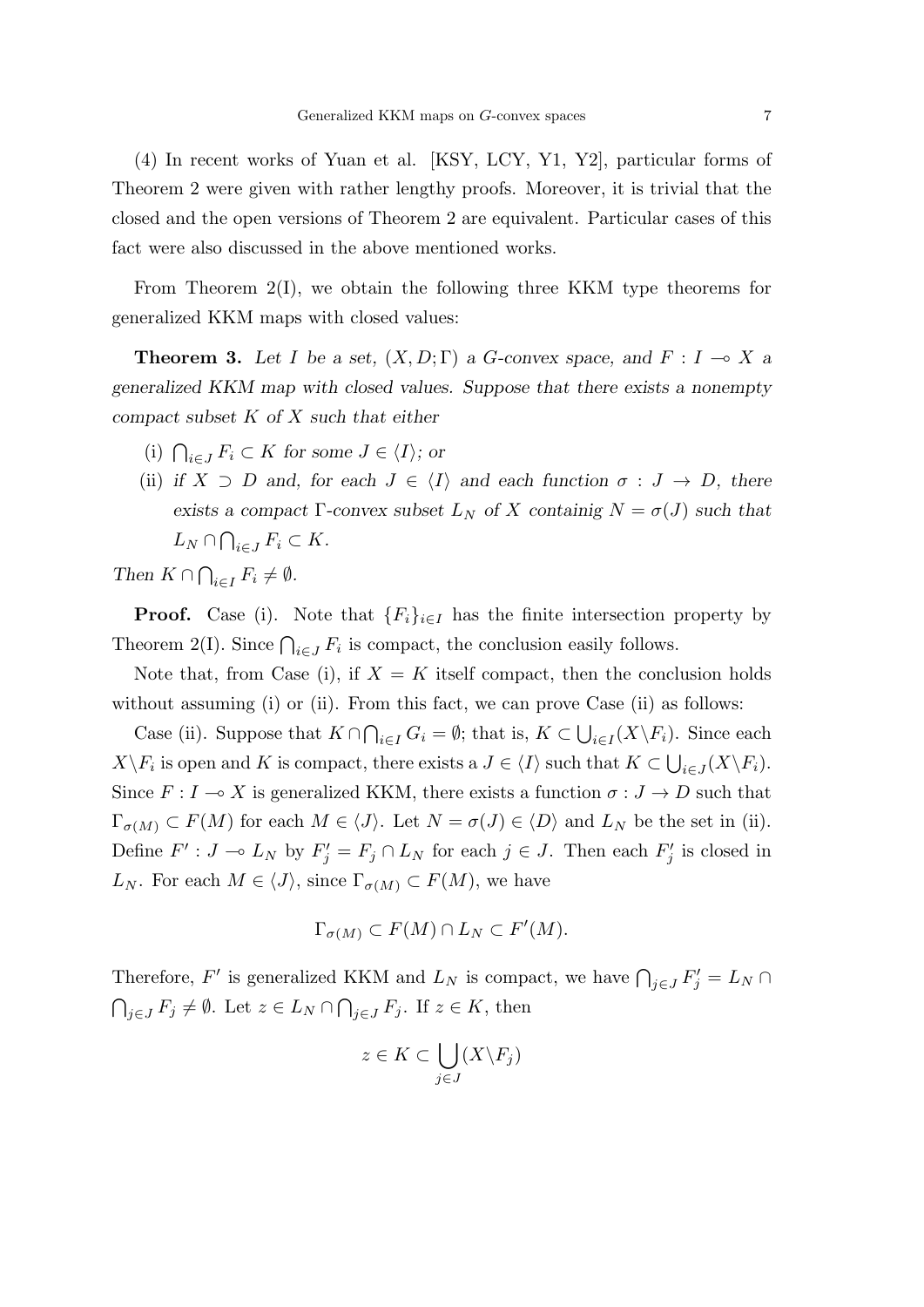and hence  $z \notin F_j$  for some  $j \in J$ , which is a contradiction. Therefore, we have  $z \in L_N \backslash K$ . This implies  $z \notin \bigcap_{j \in J} F_j$  by (ii), which leads another contradiction. Therefore, we must have  $K \cap \bigcap_{i \in I} F_i \neq \emptyset$ . This completes our proof.

**Remark.** If  $(X;\Gamma)$  is an *H*-space, Theorems 2(I) and 3 reduce to Kim [K, Theorem 1] and improve Chang and Ma [CM, Theorem 1]. If (*X, D*; Γ) is an *H*space and  $I = D$ , Theorem 3 extends Park [P5, Theorem 1]. Further, if  $X = D$ is a convex subset of a topological vector space, Theorem 3 improves Chang and Zhang [CZ, Theorem 3.1] and Kassay and Kolumbán [KK, Theorem 3.1].

From now on, in this section, we consider the case  $I = D$  for the simplicity:

**Theorem 4.** *Let*  $(X \supset D; \Gamma)$  *be a G-convex space, and*  $F : D \multimap X$  *a map with closed values. For a compact* Γ*-convex subset L of X, if the multimap*  $F'$ :  $D \cap L \to L$  defined by  $F'x = Fx \cap L$  is a generalized KKM map, then we *have*

$$
L \cap \bigcap \{Fx : x \in L \cap D\} \neq \emptyset.
$$

**Proof.** Consider  $(L, L \cap D, F')$  instead of  $(X, D, F)$  in Theorem 3 with  $I = D$ . Then all of the requirements are satisfied. Therefore,

$$
\bigcap \{F'x : x \in L \cap D\} = L \cap \bigcap \{Fx : x \in L \cap D\} \neq \emptyset.
$$

This completes our proof.

*Remark.* Park [P4, Theorem 2] is a particular case of Theorem 4 for an *H*-KKM map *F*.

**Theorem 5.** Let  $(X \supset D; \Gamma)$  be a *G*-convex space, *Y* a topological space,  $F: D \to Y, G: X \to Y$  multimaps, and *K* a nonempty compact subset of *Y*. *Suppose that*

- (5.1) *for each*  $x \in D$ *, Fx and*  $G^+(Fx)$  *are closed in Y*;
- (5.2) *for each compact*  $\Gamma$ *-convex subset*  $L$  *of*  $X$ *,*  $(G^+F)'$  :  $D \cap L \to L$  *defined by*  $(G^+F)'x = G^+(Fx) \cap L$  *is a generalized KKM map; and*
- (5.3) *for each*  $N \in \langle D \rangle$ *, we have a compact*  $\Gamma$ *-convex subset*  $L_N$  *of*  $X$  *containing N such that*

$$
L_N \cap \bigcap \{ (G^+F)x : x \in L_N \cap D \} \subset G^+(K).
$$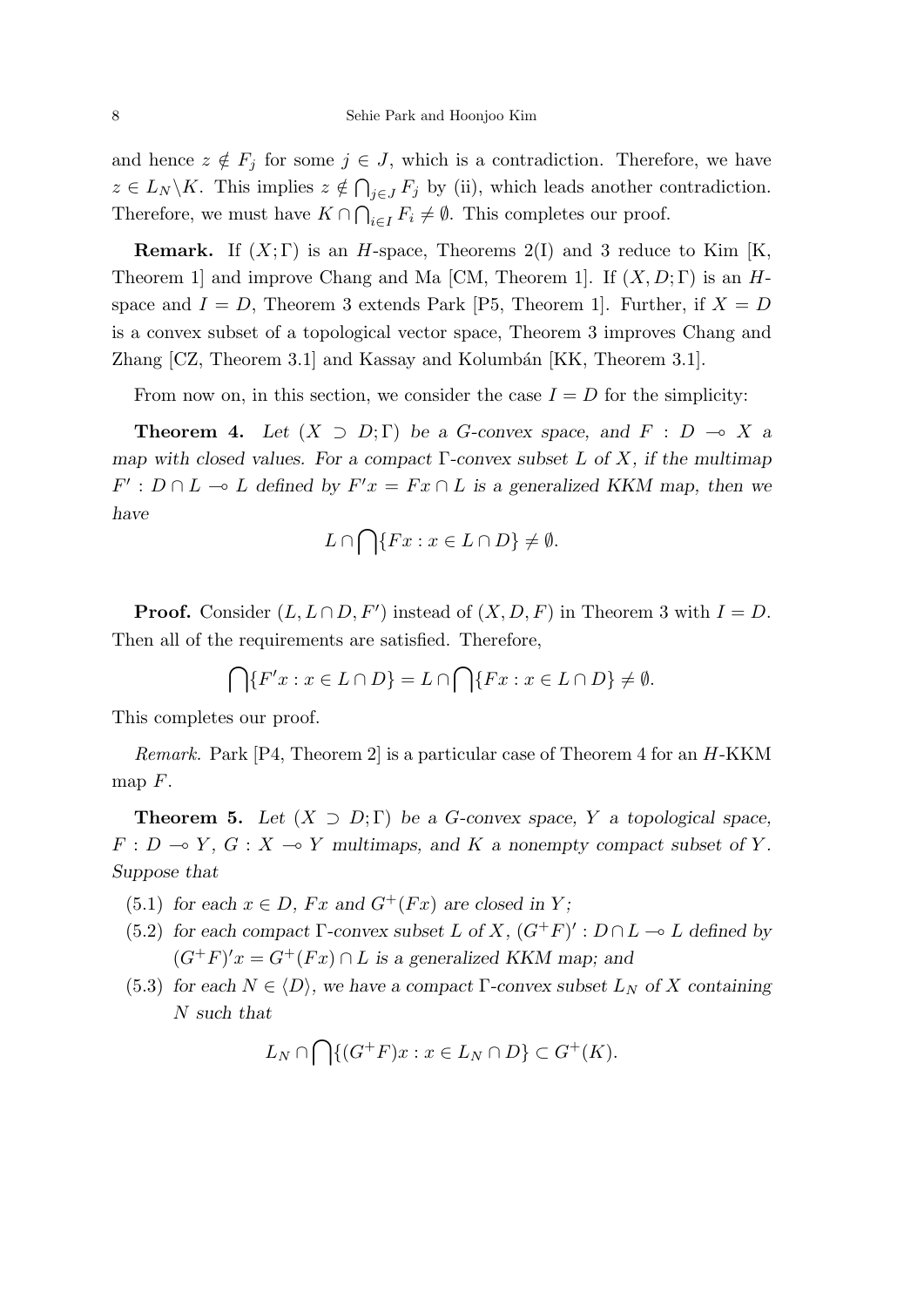*Then we have*

$$
\overline{G(X)} \cap K \cap \bigcap \{Fx : x \in D\} \neq \emptyset.
$$

**Proof.** Suppose that  $\overline{G(X)} \cap K \cap \bigcap \{Fx : x \in D\} = \emptyset$ . Since  $\overline{G(X)} \cap K$  is compact and contained in  $\bigcup_{x \in D} (Y \backslash F x)$ , by (5.1), there exists an  $N \in \langle D \rangle$  such that

$$
\overline{G(X)} \cap K \subset \bigcup_{x \in N} (Y \backslash Fx).
$$

Since we have an  $L_N \subset X$  as in (5.3),

$$
L_N \cap \bigcap_{x \in L_N \cap D} G^+ F x \cap G^+(K) = \emptyset.
$$

However, by (5.3), we have

$$
L_N \cap \bigcap_{x \in L_N \cap D} G^+ F x \subset G^+(K).
$$

Therefore, we have

$$
L_N \cap \bigcap_{x \in L_N \cap D} G^+ F x = \emptyset.
$$

This contradicts Theorem 4.

*Remark.* For an *H*-space  $(X; \Gamma)$  and  $G \in \mathbb{C}(X, Y)$ , Theorem 5 improves Chang and Ma [CM, Theorem 3]. For an *H*-space  $Y = (X \supset D; \Gamma)$  and  $F = 1_X$ , Theorem 5 extends Park [P5, Theorem 1(ii)].

# **4. Matching theorems**

From Theorem 5 we obtain the following matching theorems for open covers:

**Theorem 6.** Let  $(X \supset D; \Gamma)$  be a *G*-convex space, *Y* a topological space,  $F: D \to Y, G: X \to Y$  maps, and *K* a nonempty compact subset of *Y*. Suppose *that*

- (6.1) *for each*  $x \in D$ *, Fx and*  $G^{-}(Fx)$  *are open in Y*;
- $(6.2)$   $\overline{G(X)} \cap K \subset F(D)$ *;* and
- (6.3) *for each*  $N \in \langle D \rangle$ *, we have a compact*  $\Gamma$ -convex subset  $L_N$  *of*  $X$  *containing N* such that  $L_N \backslash G^+(K) \subset \bigcup \{ G^-(Fx) : x \in L_N \cap D \}$ .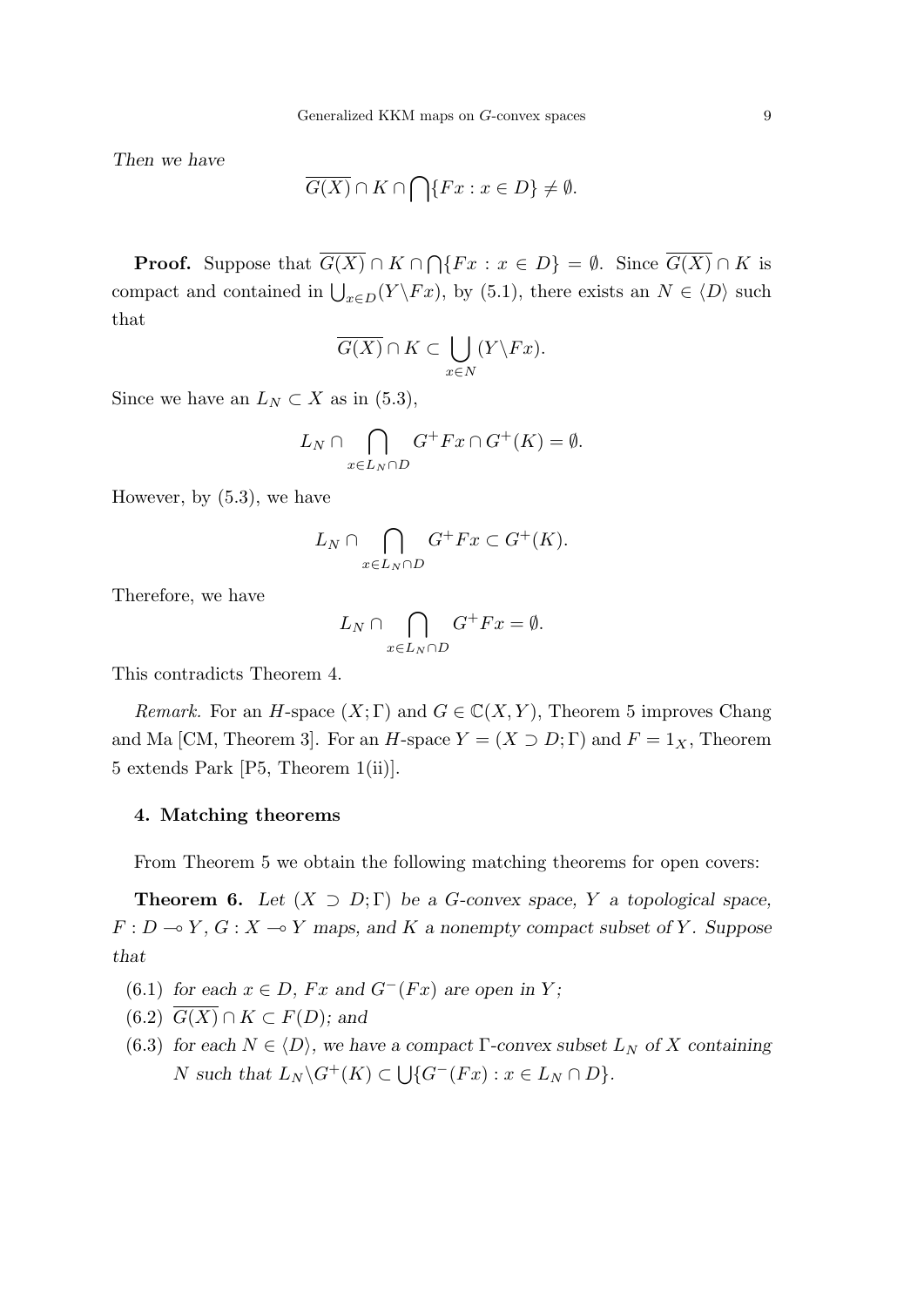*Then there exist an*  $I \in \langle D \rangle$  *and an*  $x_0 \in \Gamma_I$  *satisfying*  $Gx_0 \cap Fx \neq \emptyset$  *for each*  $x \in I$ *.* 

**Proof.** Let  $Sx = Y \ Fx$  for  $x \in D$ . Then  $Sx$  is closed in *Y* for each  $x \in D$ . Suppose that the conclusion is false. Then for any  $I \in \langle D \rangle$  and  $z \in \Gamma_I$ , we have  $Gz \cap Fx = \emptyset$  for some  $x \in I$ . So  $Gz \subset S(I)$ ; that is,

$$
\Gamma_I \subset G^+S(I).
$$

Therefore,  $G^+S$  is generalized KKM. Since (6.3) implies (5.3), all of the requirements of Theorem 5 are satisfied. So we have  $\overline{G(X)} \cap K \cap \bigcap \{Sx : x \in D\} \neq \emptyset$ . This contradicts (6.2). This completes our proof.

**Remark.** Note that if  $G = g \in \mathbb{C}(X, Y)$  the conclusion of Theorem 6 implies that there exists an  $A \in \langle D \rangle$  and an  $x_0 \in \Gamma_A$  such that  $gx_0 \in \bigcap_{x \in A} F_x$ . Therefore, Theorem 6 improves Park [P4, Theorem 5].

**Theorem 7.** *Under the hypothesis of Theorem 6 without condition* (6.3)*, if X is compact, then there exists an*  $I \in \langle D \rangle$  *such that, for each*  $\sigma : I \to D$ *, there exist*  $a \, J \in \langle I \rangle$  and an  $x_0 \in \Gamma_{\sigma(J)}$  satisfying  $Gx_0 \cap Fx \neq \emptyset$  for each  $x \in J$ .

**Proof.** Let  $Sx = Y \ Fx$  for  $x \in D$ . Then  $Sx$  is closed in *Y* for each  $x \in D$ . Suppose that the conclusion is false. Then for any  $I \in \langle D \rangle$  there exists a  $\sigma : I \to D$ such that, for each  $J \in \langle I \rangle$  and  $z \in \Gamma_{\sigma(J)}$ , we have  $Gz \cap Fx = \emptyset$ , for some  $x \in J$ . So  $Gz \subset S(J)$ ; that is,

$$
\Gamma_{\sigma(J)} \subset G^+S(J).
$$

Therefore,  $G^+S$  is generalized KKM. Since X is compact, all of the requirements of Theorem 5 are satisfied. So we have  $\overline{G(X)} \cap K \cap \bigcap \{Sx : x \in D\} \neq \emptyset$ . This contradicts (6.2). This completes our proof.

*Remark.* Theorem 7 extends Chang and Ma [CM, Theorem 2 and Corollary 1].

The following simple consequence of Theorem  $2(I)$  is a result for generalized KKM maps with open values:

**Theorem 8.** Let  $(X \supset D; \Gamma)$  be a *G*-convex space, *Y* a topological space,  $F: D \to Y$ , and  $G: X \to Y$ . Suppose that

- $(8.1)$  *for each*  $x \in D$ *,*  $G^{+}Fx$  *is open in Y*; and
- $(8.2)$   $G^+F: D \to X$  is a generalized KKM map.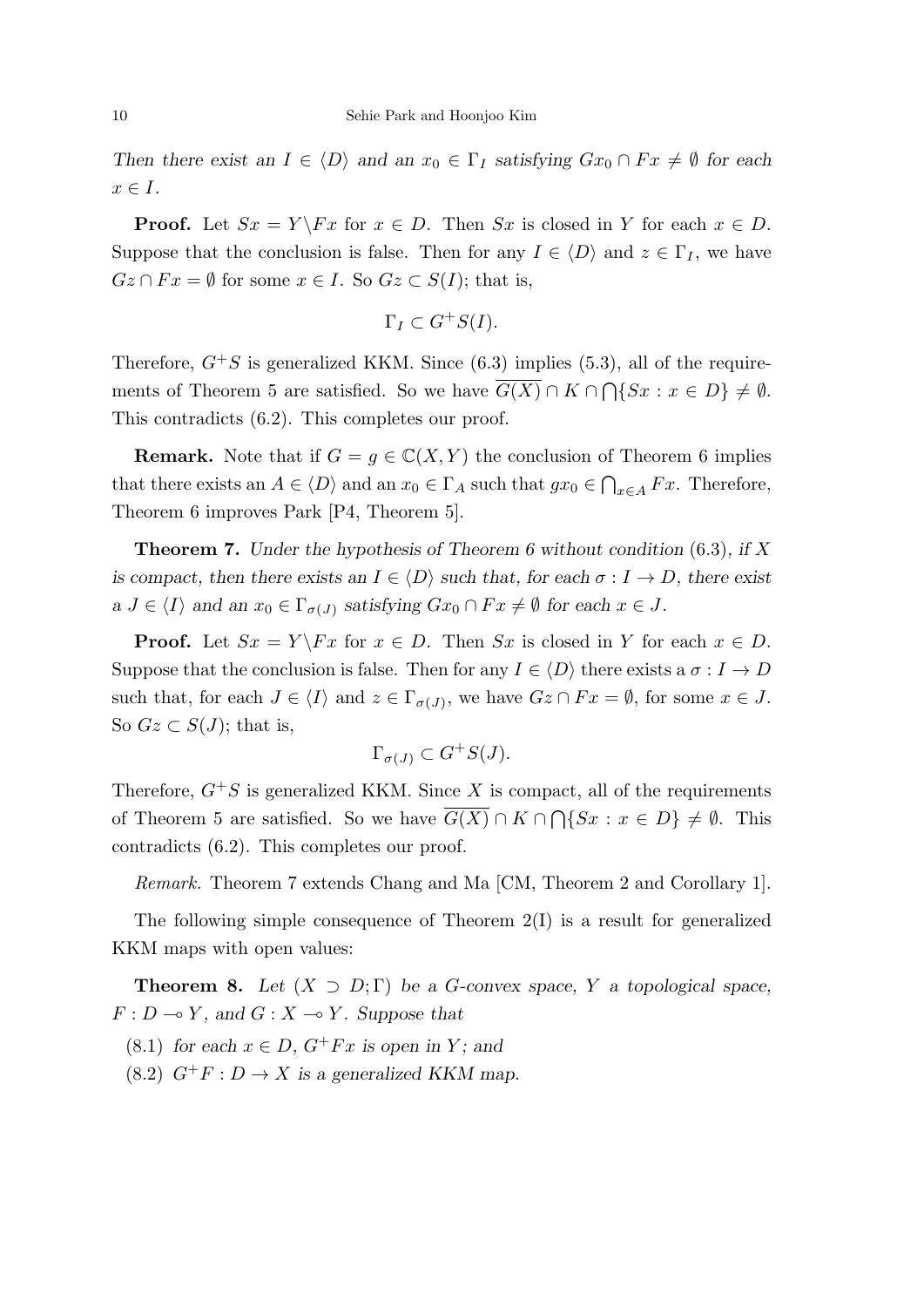*Then* (i)  $\{Fx : x \in D\}$  *has the finite intersection property; and* (ii) *for any* Γ *convex subset*  $L$  *of*  $X$  *such that*  $L \cap D$  *is finite, we have* 

$$
G(L) \cap \bigcap \{Fx : x \in L \cap D\} \neq \emptyset.
$$

**Proof.** (i) Since  $G^+F$  is a generalized KKM map with open values, for any  $J \in \langle D \rangle$ , by Theorem 2(I), we have

$$
G^+ \bigcap (\bigcap_{x \in J} Fx) = \bigcap_{x \in J} G^+ Fx \neq \emptyset,
$$

whence we have  $\bigcap_{x \in J} F x \neq \emptyset$ .

(ii) Define  $F'x = Fx \cap G(L)$  for  $x \in L \cap D$ . Then  $F' : L \cap D \multimap Y$  is welldefined. Consider  $(L \cap D, L, G(L), F')$  instead of  $(D, X, Y, F)$  in (i). Then all of the requirements are satisfied. Therefore, by (i), we have

$$
\bigcap \{F'x : x \in L \cap D\} = G(L) \cap \bigcap \{Fx : x \in L \cap D\} \neq \emptyset.
$$

**Remark.** For *H*-spaces, Theorem 8(i) improves Chang and Ma [CM, Theorem 4] and Park [P4, Theorem 14]. For convex spaces, Theorem 8(ii) reduces to Park [P5, Corollary 4] and Lassonde [L2, Theorem 1].

From Theorem 8(i), we obtain the following matching theorem for closed covers:

**Theorem 9.** Let  $(X \supset D; \Gamma)$  be a *G*-convex space, *Y* a topological space, and  $t \in \mathbb{C}(X, Y)$ . Let  $C_1, C_2, \cdots, C_n$  be n closed subsets of Y such that  $Y = \bigcup_{i=1}^n C_i$ . *Then, for any*  $I = \{x_1, x_2, \cdots, x_n\} \in \langle D \rangle$ , there exists a  $J \in \langle I \rangle$  such that  $t(\Gamma_J) \cap \bigcap \{C_i : x_i \in J\} \neq \emptyset.$ 

**Proof.** Suppose that there exists an  $I = \{x_1, x_2, \dots, x_n\} \in \langle D \rangle$ , where  $x_i$ 's are not necessarily distinct, such that, for any  $J \in \langle I \rangle$ ,  $t(\Gamma_J) \cap \bigcap \{C_i : x_i \in J\} = \emptyset$ ; that is,

$$
t(\Gamma_J) \subset Y \setminus \bigcap \{C_i : x_i \in J\} = \bigcup \{Y \setminus C_i : x_i \in J\}.
$$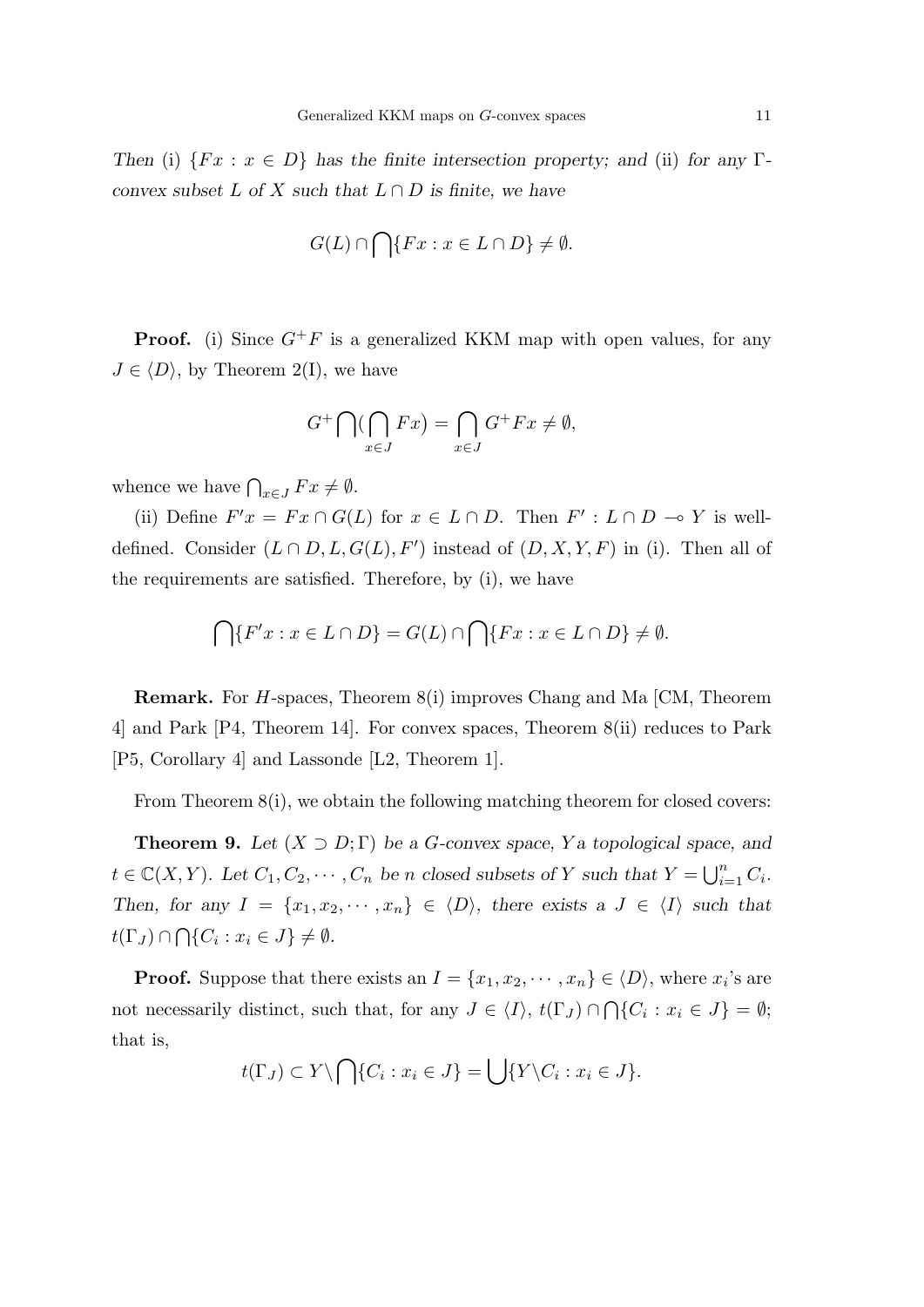For  $D = I$  and  $Fx_i = Y \setminus C_i$  for  $x_i \in I$ ,  $F$  satisfies all of the requirements of Theorem 8(i). Therefore, we have

$$
Y \setminus \bigcup \{C_i : x_i \in I\} = \bigcap \{Fx_i : x_i \in I\} \neq \emptyset.
$$

This contradicts  $Y = \bigcup_{i=1}^{n} C_i$ .

**Remark.** For *H*-spaces, Theorem 9 generalizes Park [P4, Theorem 13] and Chang and Ma [CM, Corollary 3].

Finally, all of the results of Chang and Ma [CM] not mentioned in this section are consequences of Park [P4,5] and Park and Kim [PK1].

#### **5. Variations of KKM theorems and matching theorems**

In this section, we deduce generalized versions of main results of Kassay and Kolumbán [KK] from our results in Section 3. Actually, in Section 3 of [KK], the authors obtained two KKM type theorems [KK, Theorem 3.1 and 3.5] and two matching theorems [KK, Theorems 3.2 and 3.4] on open covers of convex sets. We generalize those results to *G*-convex spaces under more general situations. In fact, our Theorems 10 and 11 contain all those four theorems in Section 3 of [KK] as particular cases.

The following is the matching theorem on open covers, which follows from Theorem 6.

**Theorem 10.** Let  $(X; \Gamma)$  be a *G*-convex space, *K* a nonempty compact subset *of X, I* an index set,  $I_0 \subset I$ *, and*  $\varphi : I \to X$ *.* Let  $A : I \to X$  be a map such that

- $(10.1)$  *for each*  $i \in I$ *,*  $A_i$  *is open in*  $X$ *;*
- $(10.2)$   $K \subset A(I)$ *;* and
- (10.3) *for each*  $N \in \langle X \rangle$ *, there exists a compact*  $\Gamma$ -convex subset  $L_N$  *of*  $X$  *containing N such that*  $\varphi(I_0) \subset L_N$  *and*  $L_N \backslash K \subset A(I_0)$ *.*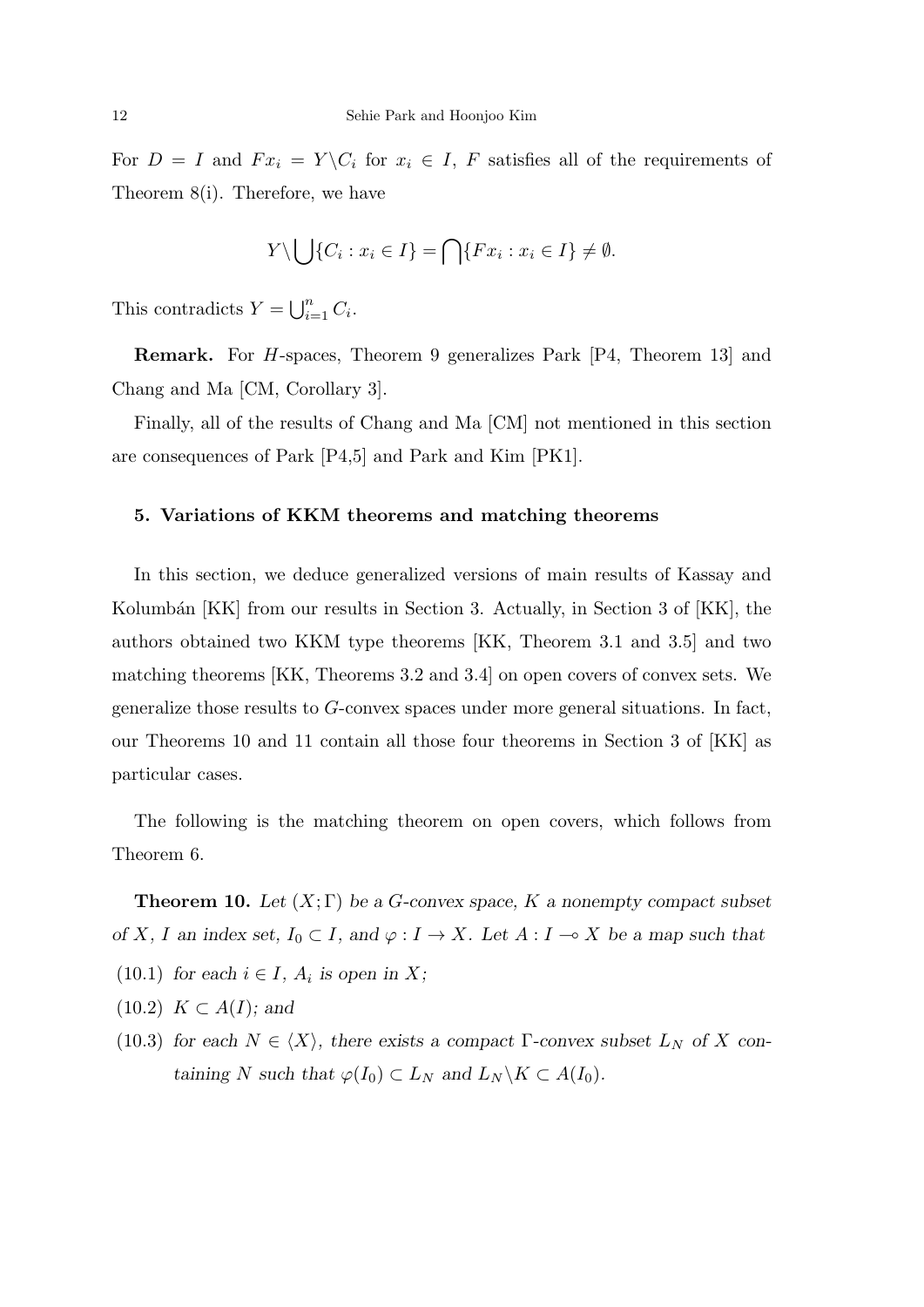*Then there exists a*  $J \in \langle I \rangle$  *such that* 

$$
\Gamma_{\varphi(J)} \cap \bigcap_{j \in J} A_j \neq \emptyset.
$$

**Proof.** In Theorem 6, let  $X = Y$ ,  $F = 1_X$ , and  $D = \varphi(I)$ . Let  $F: D \to X$  be defined by  $Fx = \bigcup \{A_i : x = \varphi(i), i \in I\}$  for each  $x \in D$ . Then

(6.1)  $Fx$  is open in *X* for each  $x \in D$ ;

 $(6.2)$   $\overline{X} \cap K = K \subset A(I) \subset F(D)$  since, for each  $i \in I$ , there exists an  $x = \varphi(i) \in D$  such that  $A_i \subset Fx$ ; and

(6.3)  $L_N \ K \subset A(I_0) \subset F(L_N \cap D)$  since, for each  $i_0 \in I_0$ , there exists an  $x = \varphi(i_0) \in \mathcal{L}_N \cap D$  and  $A_{i_0} \subset Fx$ .

Therefore, by Theorem 6, there exists an  $J' \in \langle D \rangle$  and an  $x_0 \in \Gamma_{J'}$  satisfying  $x_0 \in \bigcap_{x \in J'} F_x$ . For each  $x \in J'$ , choose a  $j_x \in I$  such that  $j_x \in \varphi^{-}x$  and  $x_0 \in A_{j_x} \subset Fx$ . Put  $J = \{j_x : x \in J'\}$ , then  $J' = \varphi(J)$ ,  $J \in \langle I \rangle$  and

$$
x_0 \in \Gamma_{\varphi(J)} \cap \bigcap_{j \in J} A_j.
$$

This completes our proof.

**Remark.** Even for a convex space *X*, Theorem 10 generalizes Kassay and Kolumbán [KK, Theorem 3.4] which extends Fan [F2, Theorem 3].

From Theorem 10, we obtain the following:

**Corollary.** *Let* (*X*; Γ) *be a G-convex space, L a compact* Γ*-convex subset of*  $(X;\Gamma)$ , *I* a set,  $A: I \to X$  a map, and  $\varphi: I \to L$  a function. Suppose that

- (1) for each  $i \in I$ ,  $A_i$  is open in  $X$ ; and
- $(2) L \subset A(I).$

*Then there exists a*  $J \in \langle I \rangle$  *such that* 

$$
\Gamma_{\varphi(J)} \cap L \cap \bigcap_{j \in J} A_j \neq \emptyset.
$$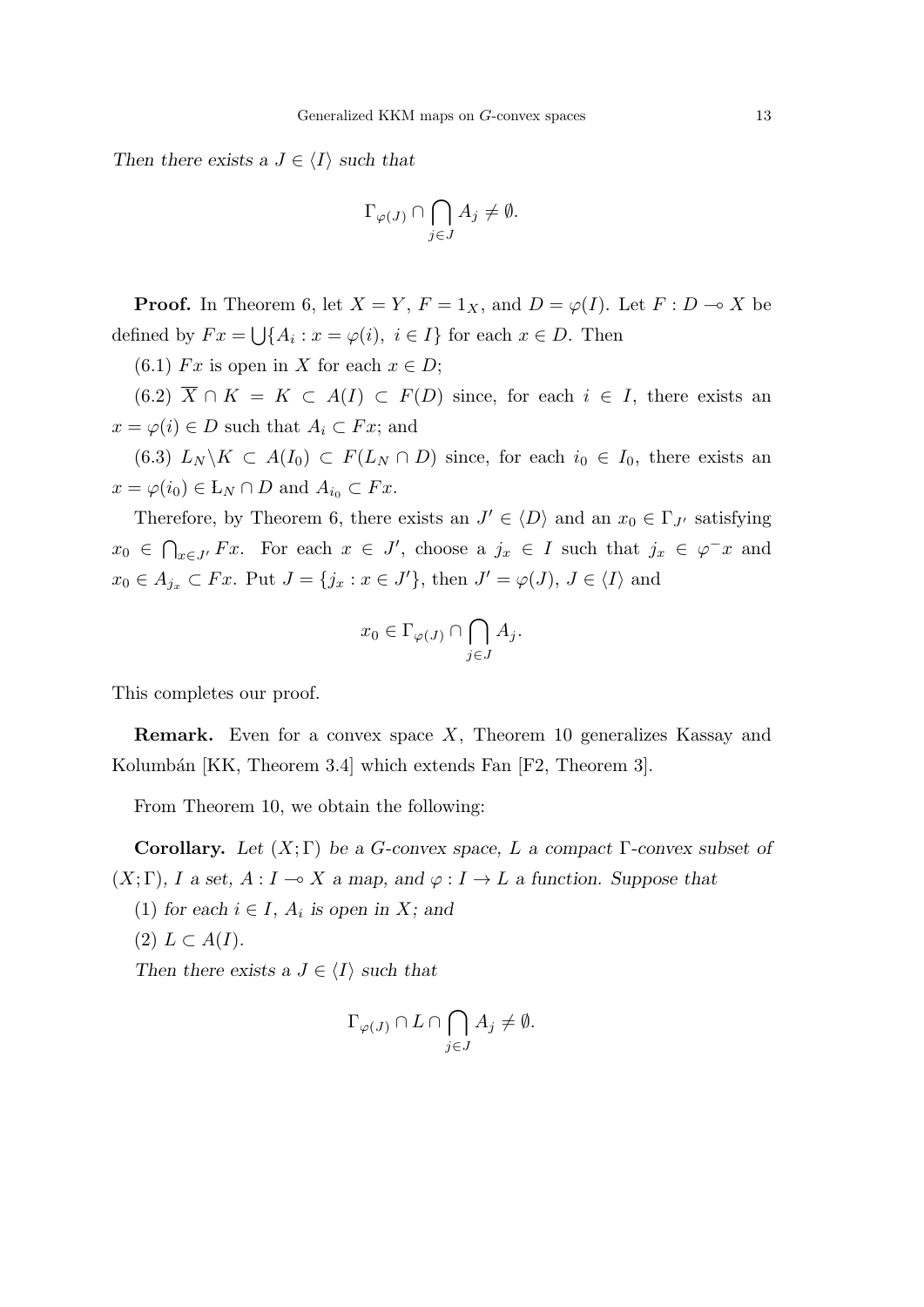**Proof.** Let  $D = \varphi(I)$ . Then  $(L, D; \Gamma)$  is a compact *G*-convex space. Let  $K = L$ and define  $A' : I \to L$  by  $A'_{i} = A_{i} \cap L$  for  $i \in I$ . Then

(10.1) for each  $i \in I$ ,  $A'_i$  is open in  $L$ ;

 $(10.2)$   $K = L \subset A(I) \cap L = A'(I);$  and

 $(10.3)$  put  $X = L = K$  and  $I_0 = I$ .

Therefore, by Theorem 10, the conclusion follows.

**Remark.** For a convex space X, Corollary reduces to Kassay and Kolum- bán [KK, Theorem 3.2], which extends Fan [F2, Lemma 1] whenever  $\varphi$  is injective.

Note that Theorem 10 is equivalent to the following KKM type theorem:

**Theorem 11.** Let  $(X; \Gamma)$  be a *G*-convex space, *K* a nonempty compact subset *of X, I* a set,  $I_0 \subset I$ *, and*  $\varphi : I \to X$ *. Let*  $B : I \to X$  *be a map such that* 

- $(11.1)$  *for each*  $i \in I$ *, B<sub>i</sub> is closed in X;*
- $(11.2)$  *for each*  $J \in \langle I \rangle$ ,  $\Gamma_{\varphi(J)} \subset B(J)$ *; and*
- (11.3) *for each*  $N \in \langle X \rangle$ *, there exists a compact*  $\Gamma$ -convex subset  $L_N$  *of*  $X$  *containing N such that*  $\varphi(I_0) \subset L_N$  *and*

$$
L_N \cap \bigcap_{i \in I_0} B_i \subset K.
$$

*Then we have*

$$
K \cap \bigcap_{i \in I} B_i \neq \emptyset.
$$

**Proof.** Suppose that the conclusion is false. For each  $i \in I$ , let  $A_i = X \setminus B_i$ . Then

 $(10.1)$  for each  $i \in I$ ,  $A_i$  is open in  $X$ ;

- $(10.2)$   $K \subset (\bigcap_{i \in I} B_i)^c = \bigcup_{i \in I} (X \setminus B_i) = A(I);$  and
- $(L_{10.3})$   $L_N \setminus K \subset (\bigcap_{i \in I_0} B_i)^c = \bigcup_{i \in I_0} (X \setminus B_i) = A(I_0).$

Therefore, by Theorem 10, there exists a  $J \in \langle I \rangle$  such that  $\Gamma_{\varphi(J)} \cap \bigcap_{j \in J} A_j \neq \emptyset$ . This contradicts (11.2).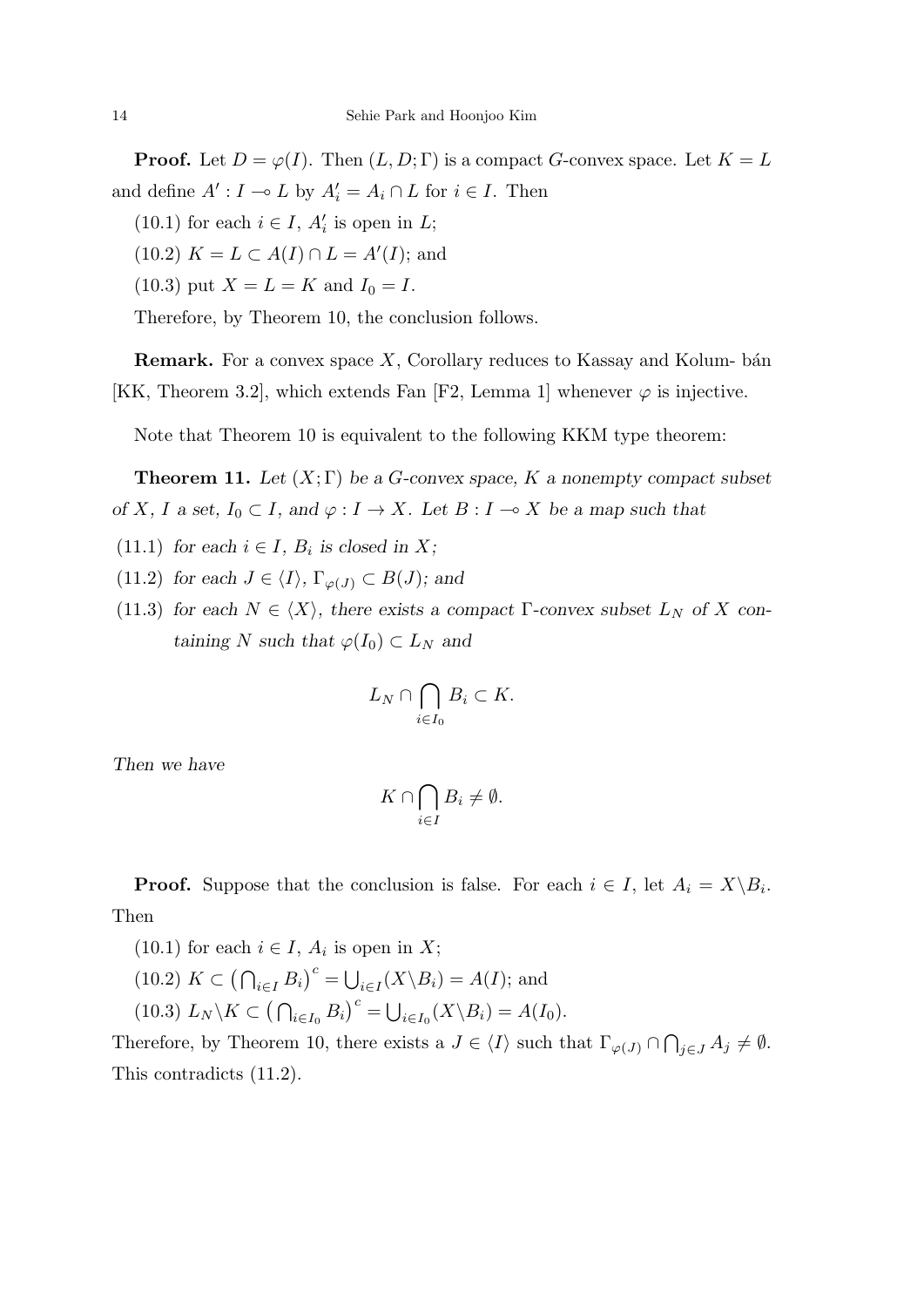**Remark.** Conversely, we can obtain Theorem 10 from Theorem 11. Even for a convex space  $X$ , Theorem 11 generalizes Kassay and Kolumbán  $|KK|$ , Theorem 3.5], which extends Fan [F2, Theorem 4]. From Theorem 11, we can also obtain [KK, Theorem 3.1], which is already shown to be a consequence of Theorem 3.

#### **6. Applications**

In [KK], from a particular form of Theorem 11, the authors deduced some applications to properties of convex sets, fixed points, variational and minimax ineqalities. In this section, we extend key results of Section 4 of [KK] to *G*-convex spaces.

We need to define some new notions as follows:

A pair  $(X;\Gamma)$  is called an *H*-*set* if *X* is a nonempty set and  $\Gamma = {\Gamma_A}$  a family of subsets of *X* indexed by  $A \in \langle X \rangle$  such that  $\Gamma_A \subset \Gamma_B$  whenever  $A \subset B \in \langle X \rangle$ . A subset *C* of *X* is said to be *H*-*convex* if  $A \in \langle C \rangle$  implies  $\Gamma_A \subset C$ . A convex subset of a vector space is always an *H*-set by putting  $\Gamma_A = \text{coA}$  and so is an *H*-space  $(X;\Gamma)$ .

For *H*-sets  $(X; \Gamma)$  and  $(Y; \Gamma')$ , a function  $\varphi: X \to Y$  is said to be *H*-*convex-like* if, for any  $J \in \langle X \rangle$ , we have  $\Gamma'_{\varphi(J)} \subset \varphi(\Gamma_J)$ . An *H*-convex-like function between convex sets is said to be *convex-like* as in [KK].

From Theorem 11, we deduce the following section property of *H*-sets:

**Theorem 12.** Let  $(X; \Gamma)$  be an *H*-set,  $(Y; \Gamma')$  *a G*-convex space, *K a* nonempty *compact subset of*  $Y, Z$  *a set,*  $h: Y \to Z$  *a function, and*  $A \subset B \subset X \times Z$ *. Suppose that*

- (12.1) *for each*  $x \in X$ ,  $\{y \in Y : (x, hy) \in B\}$  *is closed in Y*;
- (12.2) *for each*  $y \in Y$ ,  $\{x \in X : (x, hy) \notin A\}$  *is H*-convex or empty;
- (12.3) *there is an H-convex-like function*  $\varphi : X \to Y$  *such that*  $(x, (h\varphi)x) \in A$ *for all*  $x \in X$ *; and*
- (12.4) *for each*  $N \in \langle Y \rangle$ *, there exists a compact*  $\Gamma'$ -convex subset  $L_N$  *of*  $Y$  *containing N* such that, for any subset  $X_0$  of  $X$  *satisfying*  $\varphi(X_0) \subset L_N$ , we *have*

$$
L_N \cap \bigcap_{x \in X_0} \{ y \in Y : (x, hy) \in B \} \subset K.
$$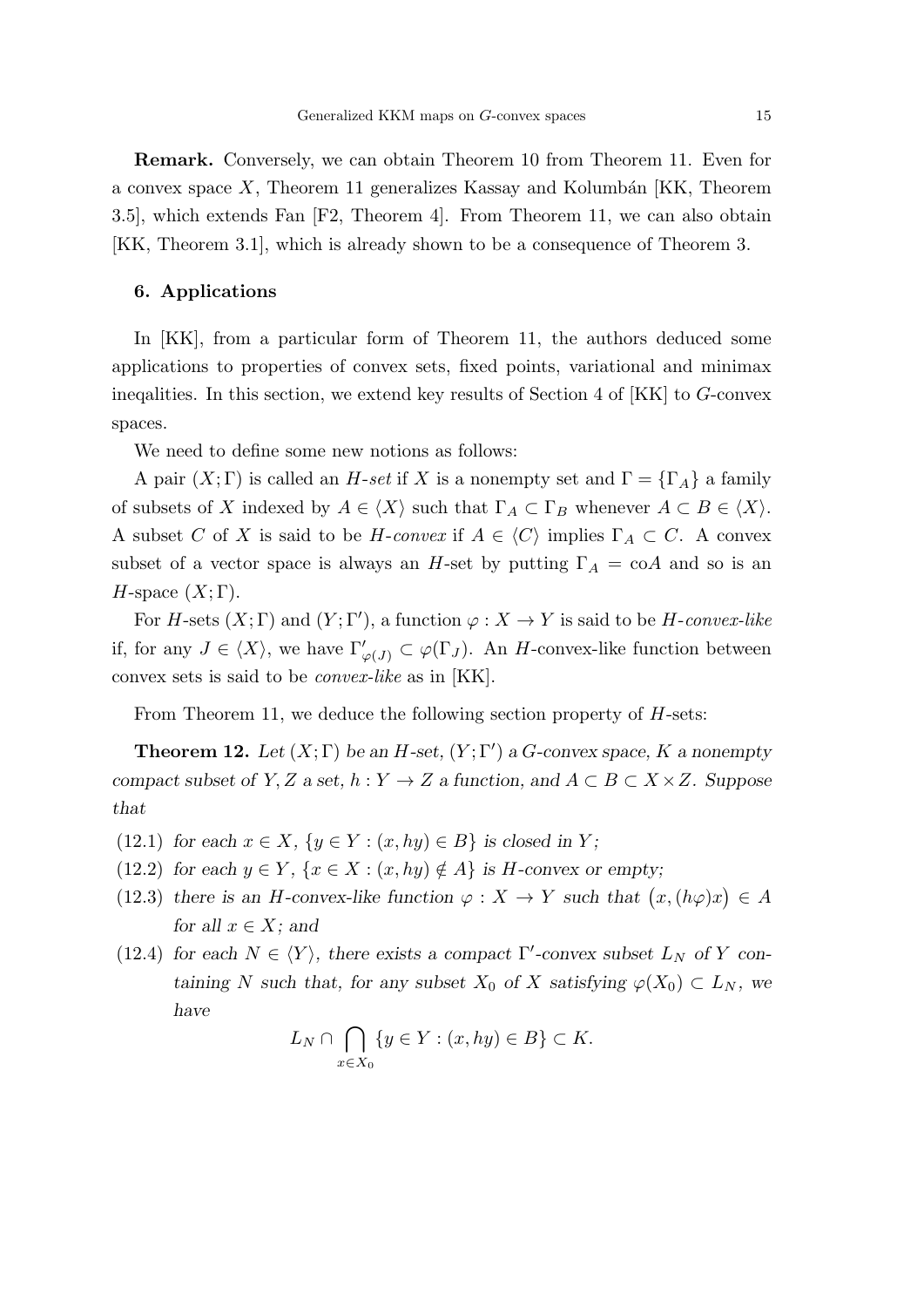*Then there exists a*  $y_0 \in K$  *such that*  $X \times \{hy_0\} \subset B$ .

**Proof.** For each  $x \in X$ , let  $Fx = \{y \in Y : (x, hy) \in B\}$ . Then each  $Fx$  is closed by (12.1). Let  $J \in \langle X \rangle$  and  $y \in \Gamma'_{\varphi(J)}$ . Then  $y \in \varphi(\Gamma_J) \subset Y$  since  $\varphi$  is *H*-convex-like. Hence  $y = \varphi(\bar{x})$  for some  $\bar{x} \in \Gamma_J$ . Suppose that  $y \notin F(J)$ . Then  $y \notin Fx$  for each  $x \in J$ ; that is,  $(x, hy) \notin B$  and hence,  $(x, hy) \notin A$  for each  $x \in J$ . By (12.2), for each  $\bar{x} \in \Gamma_J$ , we have  $(\bar{x}, hy) \notin A$ ; that is,  $(\bar{x}, (h\varphi)\bar{x}) \notin A$ . This contradicts (12.3).

Hence  $\Gamma'_{\varphi(J)} \subset F(J)$ . Now, by applying Theorem 11 with  $(X, Y, F, X_0)$  instead of  $(I, X, B, I_0)$ , there exists a point  $y_0 \in K \cap \bigcap_{x \in X} F_x$ ; that is,  $y_0 \in K$  and  $X \times \{hy_0\} \subset B$ . This completes our proof.

*Remark.* Even for convex spaces, Theorem 12 generalizes [KK, Theorem 4.4], which extends Lin [Li, Theorem 1]. By putting  $Y = K = Z$  and  $h = 1<sub>Y</sub>$  in Theorem 12, we obtain a generalization of [KK, Corollary 4.3].

From Theorem 12, we obtain the following analytic alternative and minimax inequality:

**Theorem 13.** Let  $(X, \Gamma)$  be an  $H$ -set,  $(Y, \Gamma')$  a  $G$ -convex space,  $K$  a nonempty *compact subset of*  $Y$ *,*  $\varphi$  :  $X \to Y$  *an H-convex-like function, and*  $f, g : X \times Y \to \mathbb{R}$ *. Suppose that, for any*  $\alpha \leq \beta$  *in*  $\overline{\mathbb{R}}$ *, the followings hold:* 

- (13.1)  $g(x, y) \le f(x, y)$  for all  $(x, y) \in X \times Y$ ;
- (13.2) *for each*  $x \in X$ ,  $\{y \in Y : g(x, y) > \beta\}$  *is open;*
- (13.3) *for each*  $y \in Y$ ,  $\{x \in X : f(x, y) > \alpha\}$  *is H*-convex or empty; and
- (13.4) *for each*  $N \in \langle Y \rangle$ *, there exists a compact*  $\Gamma'$ -convex subset  $L_N$  *of*  $Y$  *containing N* such that, for any subset  $X_0$  of  $X$  *satisfying*  $\varphi(X_0) \subset L_N$ , we *have*

$$
\{y \in L_N : g(x, y) \le \beta \text{ for all } x \in X_0\} \subset K.
$$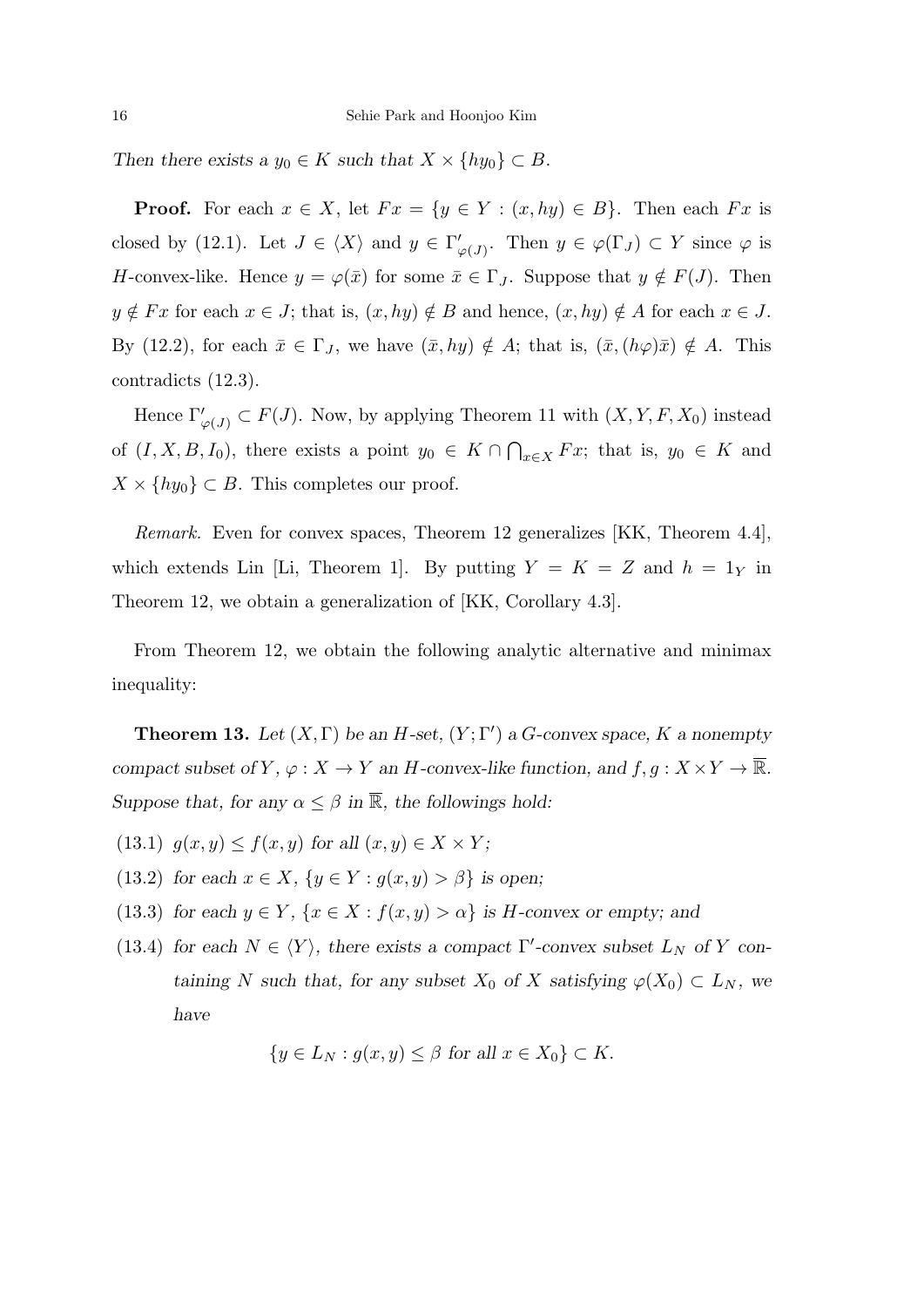- (I) *Then either*
	- (i) *there exists a*  $\hat{y} \in K$  *such that*  $g(x, \hat{y}) \leq \beta$  *for all*  $x \in X$ *, or*
	- (ii) *there exists an*  $\hat{x} \in X$  *such that*  $f(\hat{x}, \varphi(\hat{x})) > \alpha$ *.*
- (II) *Further if*  $\alpha = \beta = \sup_{x \in X} f(x, \varphi(x))$ *, then we have*

$$
\min_{y \in K} \sup_{x \in X} g(x, y) \le \sup_{x \in X} f(x, \varphi(x)).
$$

**Proof.** Suppose that (ii) does not hold; that is,  $f(x, \varphi(x)) \leq \alpha$  for all  $x \in X$ . Let

$$
A = \{(x, y) \in X \times Y : f(x, y) \le \alpha\},\
$$
  

$$
B = \{(x, y) \in X \times Y : g(x, y) \le \beta\}.
$$

Then  $A \subset B$  by (13.1) and  $\alpha \leq \beta$ . Now, apply Theorem 12 with  $Y = Z$  and *h* = 1*y*. Then (13.2)-(13.4) imply (12.1)-(12.3). Therefore, there exists a  $\hat{y} \in K$ such that  $X \times {\hat{y}} \subset B$ . This implies (i). Note that (II) clearly follows from (I).

*Remark.* Theorem 13 generalizes [KK, Theorems 4.4, 4.9, and 4.10]. The authors applied [KK, Theorem 4.4] to obtain generalizations of Browder's variational inequality [Br, Theorem 2] and Fan's best approximation theorem [F2, Theorem 7].

#### **REFERENCES**

- [BC1] C. Bardaro and R. Ceppitelli, *Some further generalizations of Knaster-Kuratow- ski-Mazurkiewicz theorem and minimax inequalities*, J. Math. Anal. Appl. **132** (1988), 484–490.
- [BC2] , *Applications of the generalized Knaster-Kuratowski-Mazurkiewicz theorem to variational inequalities*, J. Math. Anal. Appl. **137** (1989), 46–58.
- [BC3] , *Fixed point theorems and vector-valued minimax theorems*, J. Math. Anal. Appl. **146** (1990), 363–373.
- [Br] F.E. Browder, *The fixed point theory of multi-valued mappings in topological vector spaces*, Math. Ann. **177** (1968), 283–301.
- [CM] S.-S.Chang and Y.-H. Ma, *Generalized KKM theorem on H-space with applications*, J. Math. Anal. Appl. **163** (1992), 406–421.
- [CZ] S.-S.Chang and Y.Zhang, *Generalized KKM theorem and variational inequalities*, J. Math. Anal. Appl. **159** (1991), 208–223.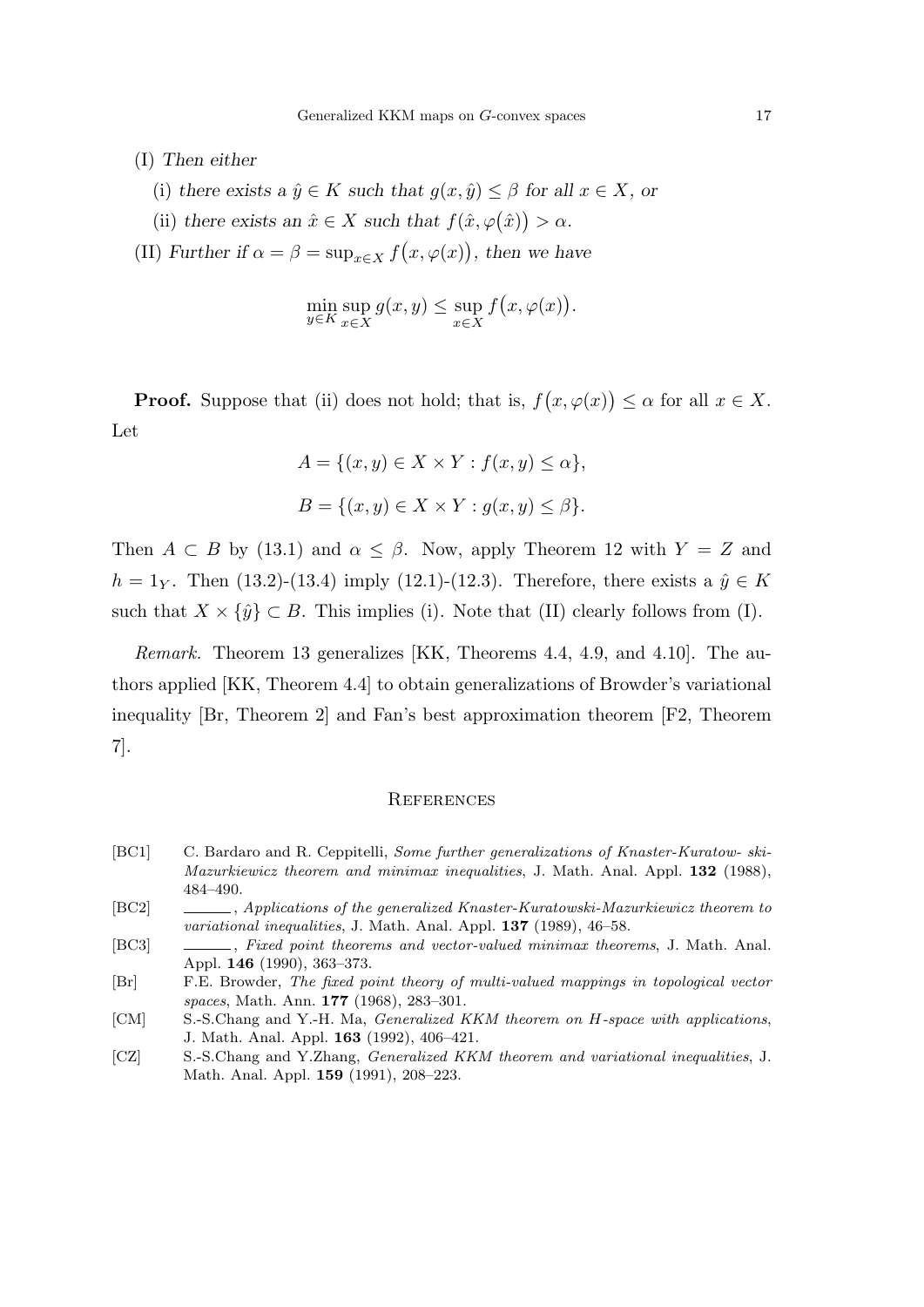- [DKT1] X.-P. Ding, W. K. Kim, and K.-K. Tan, *A new minimax inequality on H-spaces with applications*, Bull. Austral. Math. Soc. **41** (1990), 457–473.
- [DKT2] *Applications of minimax inequality on H-spaces with applications*, Bull. Austral. Math. Soc. **41** (1990), 475–485.
- [DT] X.-P. Ding and K.-K. Tan, *Matching theorems, fixed point theorems, and minimax inequalities without convexity*, J. Austral. Math. Soc. **49** (1990), 111–128.
- [DG] J. Dugundji and A. Granas, *KKM-maps and variational inequalities*, Ann. Scuola Norm. Sup. Pisa **5** (1978), 679–682.
- [F1] K. Fan, *A generalization of Tychonoff 's fixed point theorem*, Math. Ann. **142** (1961), 305–310.
- [F2] , *Some properties of convex sets related to fixed point theorems*, Math. Ann. **266** (1984), 519–537.
- [Gr1] A.Granas, *KKM-maps and their applications to nonlinear problems*, The Scottish Book (R.D.Maulin, ed.), Birkhauser, Boston, 1982, pp.45–61.
- [Gr2] , *Sur quelques méthodes topologiques en analyse convexe*, Sém. Math. Super. **110**, Press. Univ. Montréal, 1991, pp.11–77.
- [H1] C. D. Horvath, *Points fixes et coincidences pour les applications multivoques sans convexit´e*, C. R. Acad. Sci. Paris **296** (1983), 403–406.
- [H2] , *Contractibility and generalized convexity*, J. Math. Anal. Appl. **156** (1991), 341–357.
- [KK] G.Kassay and I.Kolumbán, *On the Knaster-Kuratowski-Mazurkiewicz and Ky Fan's theorem*, Babes-Bolyai Univ. Res. Seminars Preprint **7** (1990), 87–100.
- [K] H.Kim, *The generalized KKM theorems on spaces having certain contractible subsets*, Lect.Note Ser. **3**, GARC-SNU, 1992, pp. 93–101.
- [Ki] W. K. Kim, *Some applications of the Kakutani fixed point theorem*, J. Math. Anal. Appl. **121** (1987), 119–122.
- [KKM] B. Knaster, K. Kuratowski, S. Mazurkiewicz, *Ein Beweis des Fixpunktsatzes für ndimensionale Simplexe*, Fund. Math. **14** (1929), 132–137.
- [KSY] W.A. Kirk, B.Sims, and G. X.-Z. Yuan, *The Knaster–Kuratowski–Mazurkiewicz theory in hyperconvex metric spaces and some of its applications*, Nonlinear Analysis **39** (2000), 611–627.
- [L1] M.Lassonde, *On the use of KKM maps in fixed point theory and related topics*, J. Math. Anal. Appl. **97** (1983), 151–201.
- [L2] , *Sur le principe KKM*, C.R.Acad. Sci. Paris **310** (1990), 573–576.
- [LCY] B.S. Lee, Y.J. Cho, and G. X.-Z. Yuan, *The characterization of generalized KKM mapping with finitely open values in topological vector spaces*, Nonlinear Analysis and Convex Analysis (Proc. NACA'98, Niigata, Japan, July 28-31, 1998) (W. Takahashi and T. Tanaka, eds.), World Scientific, Singapore, 1999, pp.229–236.
- [Li] T.-C. Lin, *Convex sets, fixed points, variational and minimax inequalites*, Bull. Austral. Math. Soc. **34** (1986), 107–117.
- [P1] S. Park, *Generalized Fan-Browder fixed point theorems and their applications*, Collec. of Papers Dedicated to J. G. Park, 1989, pp. 51–77.
- [P2] , *Some coincidence theorems on acyclic multifunctions and applications to KKM theory*, Fixed Point Theory and Applications (K.-K. Tan, ed.), World Scientific, River Edge, NJ, 1992, pp.248–277.
- [P3] , *Some coincidence theorems on acyclic multifunctions and applications to KKM theory, II*, Lect. Note Ser. **3**, GARC-SNU, 1992, pp. 103–120.
- [P4] , *On the KKM type theorems on spaces having certain contractible subsets*, Kyungpook Math. J. **32** (1992), 607–628.